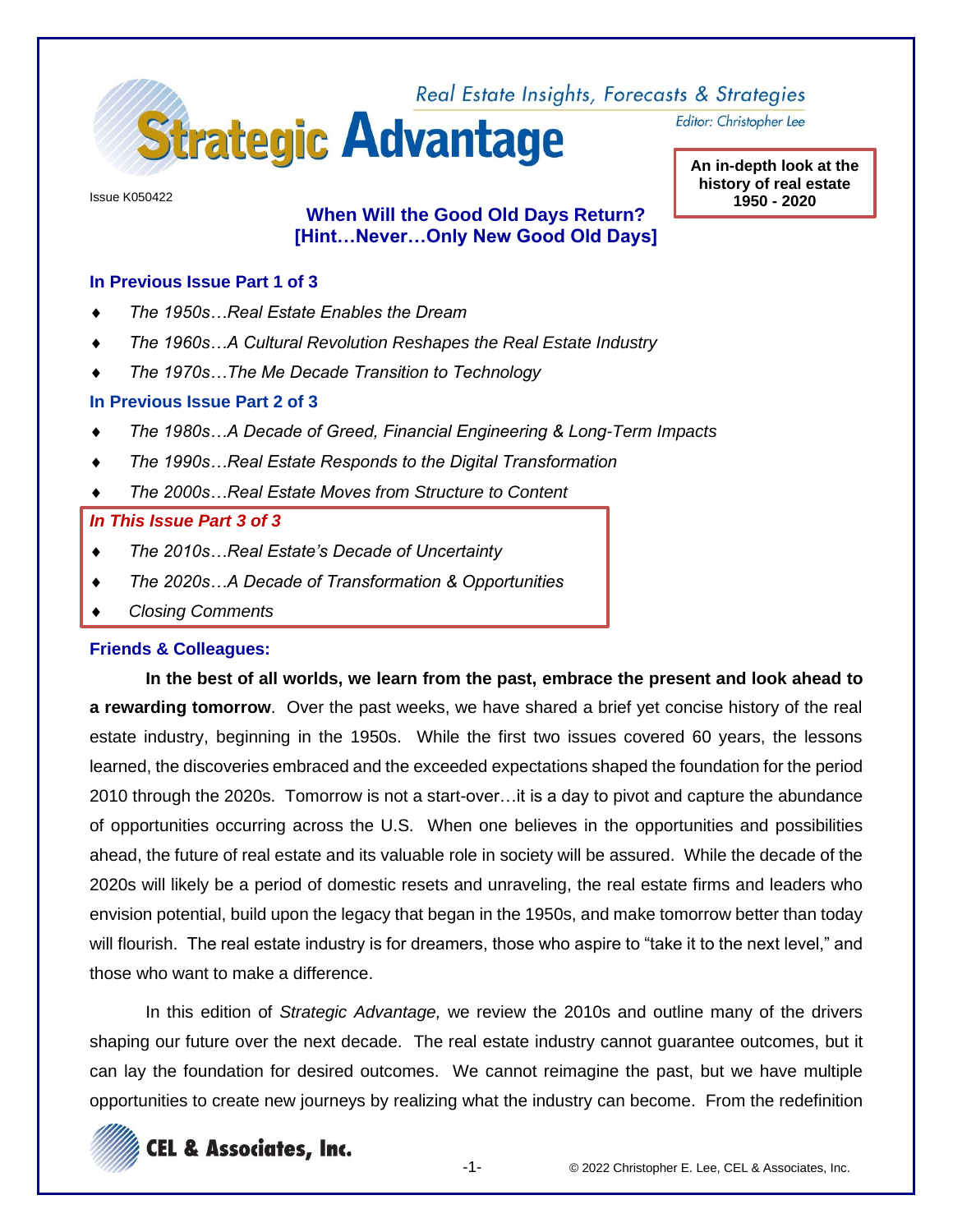of work, ecommerce, unprecedented technological advances, political tribes, shifting demographics, digitization, emerging housing and healthcare challenges, the impacts of an uncertain global economy, an emerging entrepreneurial society, and rapidly evolving capital markets…the future will be exciting for those who embrace and navigate change and create/implement a transformational, inspiring vision.

So…let's begin by taking a look at the 20-year period of the 2010s through the 2020s. We should not forget that visionary real estate leaders created the foundation, the road map and the inspiration that anything is possible. **Will the real estate industry pivot and follow in their footsteps, creating valued transformative outcomes, or will the industry become a spectator as life's journey passes by?** Welcome to Part 3 of 70 years of real estate history and an emerging 2020s decade of unique opportunities.

Please note that the information, data, dates, names, and references [collectively called "Data"] provided here were obtained from multiple sources. While we believe the information provided/obtained is accurate, no attempt was made to re-validate each data point provided by others. We welcome any additional and/or more current data points, as this "history" continues to be a work in progress.

#### **The 2010s… Real Estate's Decade of Uncertainty**

**Losing control of your own destiny is difficult for many to face and resolve**. As Jack Welch said, "Control your destiny or someone else will." **The decade of the 2010s was financially very profitable for many in the real estate industry**. **However, working for capital, survival consolidation, organizational/operational "system upgrades," and legacy exits created a leadership vacuum**. It is not that the industry lacks many great leaders, but the 2010s highlighted that **the real estate industry, in less than a decade, may be in jeopardy of losing its role as the "unfinished business of society" and the aspirational vision for binding our society together.**

The Internet of Everything, War on Terror, populism, protests, censorship, protectionism, rewriting history, conspiracy theories, social unrest, pandemic uncertainties, and shifting social attitudes have created **an environment of disruption and mistrust**. The seemingly unchecked role of the top tech firms [Google, Apple, Facebook, Twitter, Instagram] and endless stream of "podcasters" have influenced and/or controlled outcomes and personal choice. Cyber wars, cryptocurrency, virtual reality, artificial intelligence, political discourse, and economic disparity began to divide Americans into the haves and have nots...white collar vs. blue collar workers...and urban vs. suburban. As a result, the fractionalization of society in each of our communities has accelerated.

The list on the following page highlights some notable real estate events that occurred during the 2010 – 2019 period.

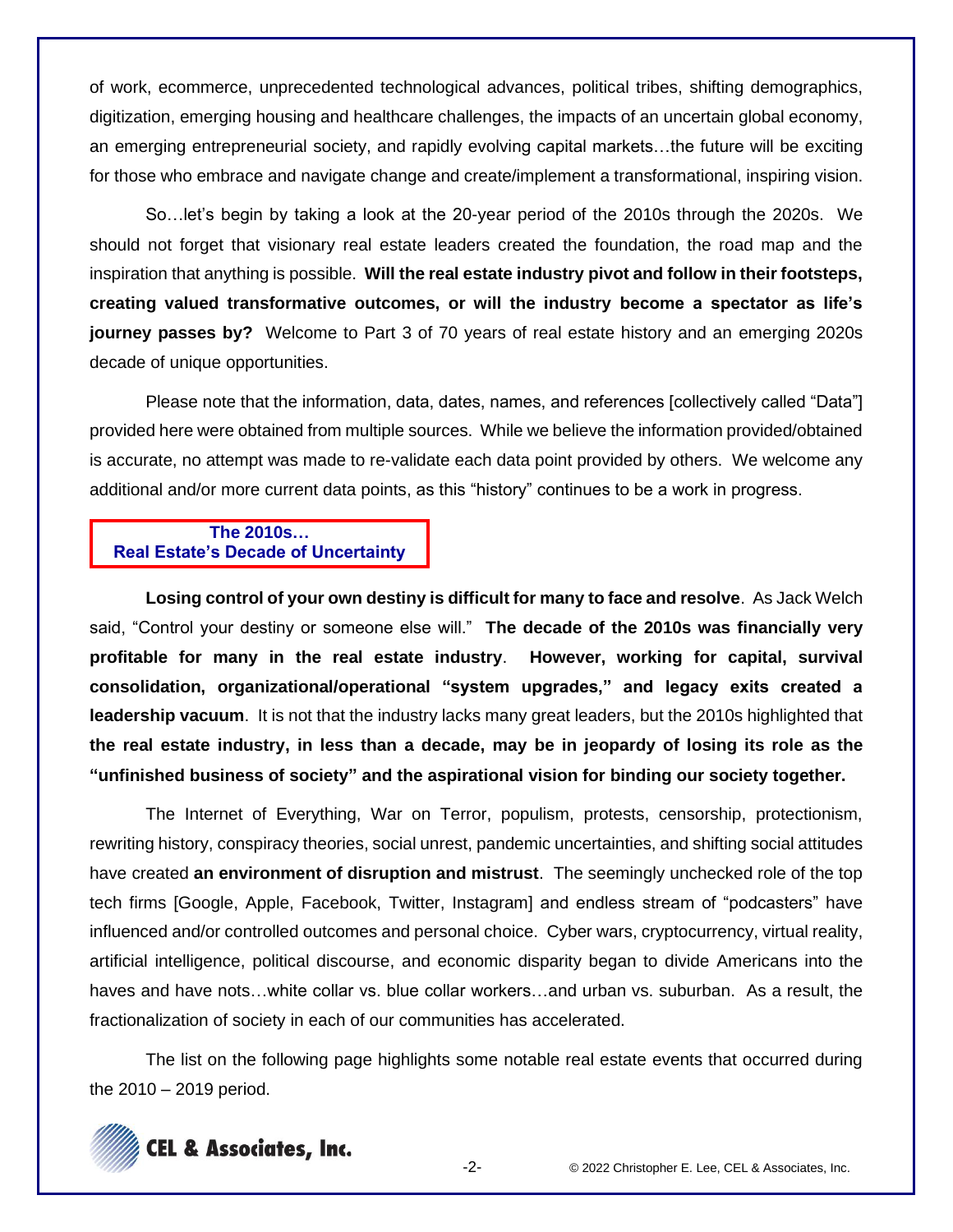# **Notable Real Estate Events – 2010s Decade**

| Year | <b>Event</b>                                                                   |
|------|--------------------------------------------------------------------------------|
| 2010 | Fed's securities portfolio reached \$2.1 trillion                              |
| 2010 | Dodd-Frank Wall Street Reform Act enacted                                      |
| 2010 | Dow Jones Industrial Average dropped nearly 9% in 36 minutes [May 6, 2010]     |
| 2010 | Eataly founded in Alba, Italy, while WeWork was launched in New York City      |
| 2011 | Prologis and AMB complete merger                                               |
| 2011 | Mill Creek Residential founded                                                 |
| 2011 | Apartment List started by John Kobs and Chris Erickson                         |
| 2012 | <b>Invitation Homes founded</b>                                                |
| 2012 | American Homes 4 Rent launched                                                 |
| 2012 | C-III Capital Partners acquired NAI Global                                     |
| 2013 | Parkway Properties acquired Thomas Properties                                  |
| 2014 | Greystar acquired Riverstone Residential Group                                 |
| 2014 | <b>BCG [Newmark] acquired Apartment Realty Advisors</b>                        |
| 2014 | Tesla broke ground on Gigafactory near Sparks, Nevada                          |
| 2014 | Alexa Virtual Assistant became available                                       |
| 2014 | Pinnacle Property Mgmt. Services gained Hunt Companies as an Investor          |
| 2015 | Property Innovation Labs [Pi Labs] formed                                      |
| 2015 | MetaProp created                                                               |
| 2015 | GE Capital Real Estate portfolio sold [\$26.5 billion]                         |
| 2015 | Cassidy Turley acquired by DTZ; subsequently DTZ acquired by C&W [\$2 billion] |
| 2015 | Niido™ Homesharing Apartment Communities founded                               |
| 2015 | <b>CBRE</b> acquired Global Workplace Solutions                                |
| 2016 | Fifth Wall co-founded by Brad Greiwe and Brendan Wallace                       |
| 2016 | Denver's "A Line" Fast Track opened to DIA                                     |
| 2016 | Banner Oak Capital Partners launched                                           |
| 2017 | Unibail-Rodamco acquired Westfield                                             |
| 2017 | Amazon bought Whole Foods                                                      |
| 2017 | Tax Cuts and Jobs Act spurred job growth                                       |
| 2017 | Greystar acquired Monogram Residential [\$3 billion]                           |
| 2018 | Greystar acquired EdR student housing [\$4.6 billion]                          |
| 2019 | Opportunity Zone Reform Act                                                    |
| 2019 | JLL acquired HFF [\$1.8 billion]                                               |
| 2019 | Passive investing totaled around \$4.72 trillion                               |
| 2019 | ESG Funds brought in \$20.4 billion, almost 4 times as much as 2018            |
| 2019 | Bitcoin achieved market cap of more than \$140 billion                         |
| 2019 | Proptech raised \$31.6 billion by year end                                     |
| 2019 | Blackstone acquired logistics assets from Colony Capital [\$5.9 billion]       |

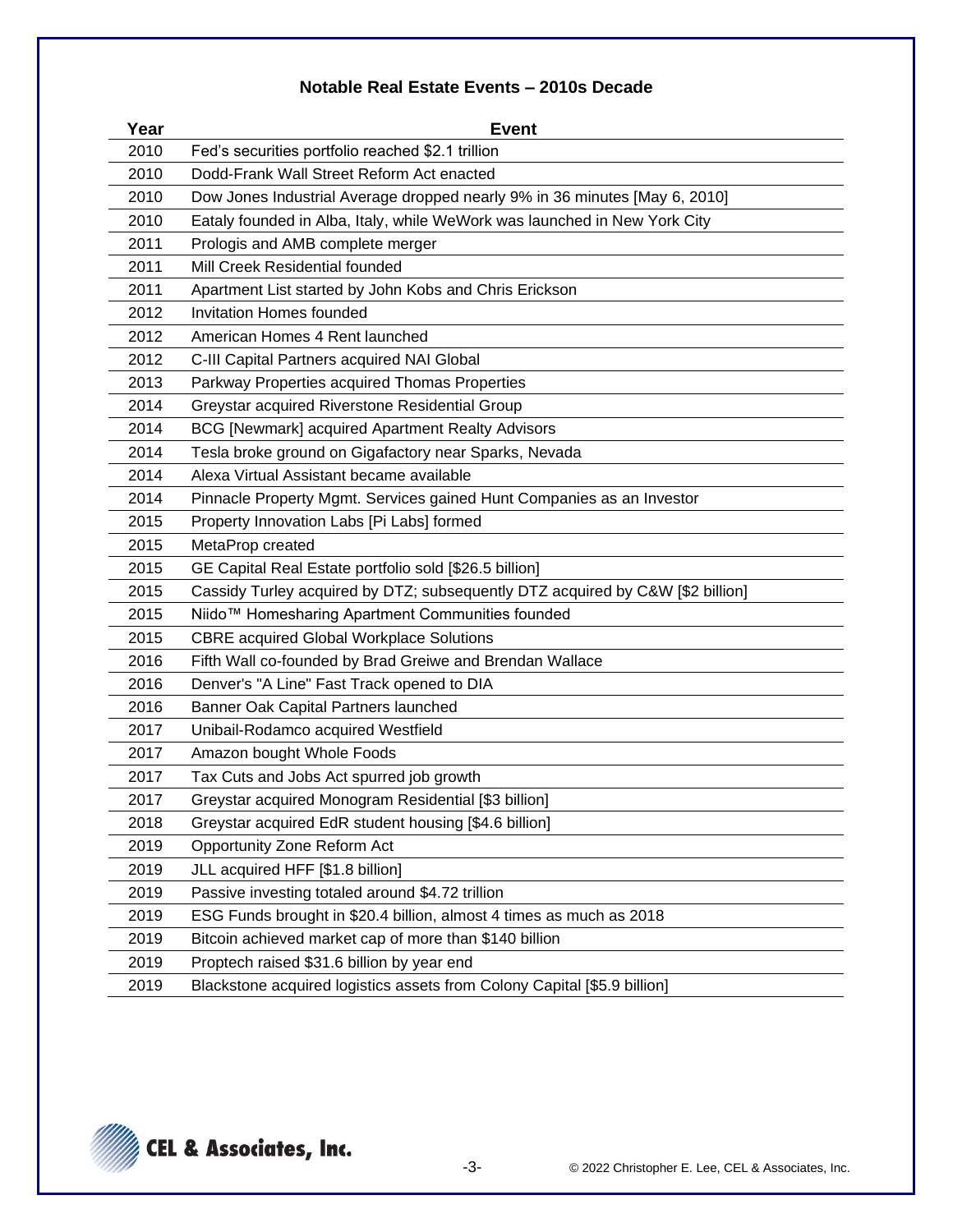**In this decade, real estate, a cornerstone for binding a society, moved from being a societal leader to an influencer and was rapidly becoming a follower**. Robotics, virtual work platforms, online "everything," and social interaction became mouse clicks in everyday life. The rise in co-working space, collaborative workplace environments, networking and team-based settings shifted office space from a "place to work" to a "place to gather, interact and collaborate." Apple Computer's "spaceship," a 175-acre campus, opened in 2017 and set a design marker for others to follow. The Googleplex in Mountain View, California, broke ground in 2013 to add a new 1.1 million sf campus, dubbed the "Bay View." Nike's 286-acre campus with 75 buildings and a lake, housing around 17,000 people in Beaverton, Oregon, is a mecca for athletes and those who are part of sports culture. Microsoft's 500-acre campus [8 msf] in Redmond, Washington, houses over 50,000 employees and is working to become carbon negative by 2030. Digital assistants (Siri in 2010 and Alexa in 2014), smart phones, interactive watches, wearable technology, and mobile pay changed consumer and work/life patterns. **Work followed the worker 24/7. The consumer took hold of the retail experience. The real estate industry began to play "catch up" and sought to "get ahead of the curve" in the 2010s, but the gap remains larger than it should have been**. Self-driving cars and trucks, pilot-less aircraft, smart appliances, predictive analytics and legacy exits began to reshape the definition of real estate in society. By the end of the 2010s, the U.S. had 8.5 billion sf of retail space [around 24.5 sf per capita]. **Consolidation, brand equity, availability of growth capital, and legacy exits left a tremendous void. Who would lead the real estate industry during the next 10 – 20 years? Will the real estate industry be capital-, tech-, user-, and/or community-based? Tech companies began to fill the void.** In 2020, for example, the five tech giants occupied nearly 590 msf. Amazon has more than 150 msf of fulfillment centers worldwide. The commitment by leading tech firms to affordable housing [Apple \$2.5b, Facebook \$1b, Google \$1b plus Amazon, Microsoft and others] is now reshaping housing in several markets.

In the 2010-decade, social values, opinions, and perspectives often were shaped by films and books. Movies such as Melancholia, Mad Max: Fury Road, The Tree of Life or Hell or High Water, as well as books by authors such as James Patterson, Stephen King, Danielle Steel or Ken Follet provided escapism from the rigors of the daily, fast-paced life in the 2010s. News headlines featured scandals, the Occupy Wall Street movement, Arab Spring, Brexit, natural disasters, and mass shootings, while the real estate industry was defined by words like teams, collaboration, transparency, and technology.

The decade of the 2010s saw CBRE's trailing 12-month revenues grow from \$4.3 billion in 2010 to nearly \$24 billion, year-end 2019. Over the same period, JLL's trailing 12-month revenues grew from \$2.6 billion to nearly \$18 billion by the end of the decade. In 2019, the global value of PropTech deals reached nearly \$9 billion. Startups like WeWork, Katerra, Airbnb, and Urbandoor commanded investor interest. Venture capital firms such as Fifth Wall, MetaProp, and Camber Creek began to dominate

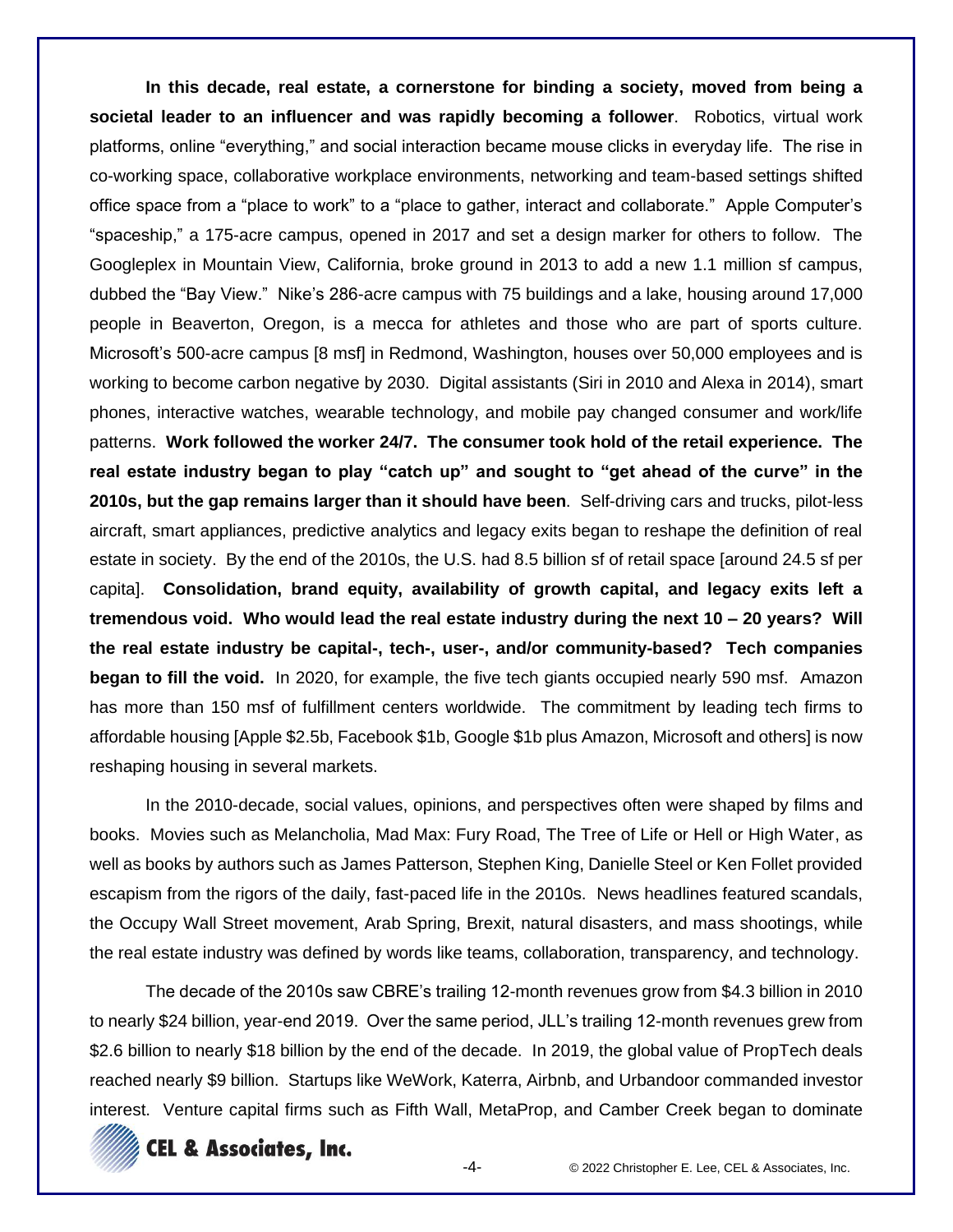investment capital for real estate-based proptech solutions. Foreign capital had an increased presence in U.S. real estate along with new "Silicon Valleys," as highlighted below. A 2015 amendment to FIRPTA waived the tax imposed on foreign pension funds for U.S. investments and was a growing catalyst for attracting foreign capital, plus global uncertainty.

| <b>Bahrain</b>                                                            | <b>Netherlands</b>                                                                                      |
|---------------------------------------------------------------------------|---------------------------------------------------------------------------------------------------------|
| Investcorp                                                                | Aegon                                                                                                   |
| <b>Canada</b>                                                             | Qatar                                                                                                   |
| <b>Bentall Green Oak</b>                                                  | <b>Qatar Investment Authority</b>                                                                       |
| <b>Brookfield AM</b>                                                      | Saudi Arabia                                                                                            |
| <b>Canadian Pension Plan</b>                                              | <b>Riyad Capital</b><br>$\overline{\phantom{0}}$                                                        |
| <b>OMERS</b>                                                              | <b>Singapore</b>                                                                                        |
| <b>WPT</b> Industrial                                                     | GIC                                                                                                     |
| China                                                                     | Mapletree Investments                                                                                   |
| China Investment Corp.<br>$\qquad \qquad -$                               | <b>South Korea</b>                                                                                      |
| China Life<br>$\overline{\phantom{0}}$                                    | Hana Financial                                                                                          |
| <b>Germany</b>                                                            | <b>KB Financial</b>                                                                                     |
| <b>BUK</b><br>$\overline{\phantom{0}}$                                    | <b>KDB Life</b>                                                                                         |
| Deutsche Finance Group                                                    | <b>KIS</b>                                                                                              |
| Munich RE                                                                 | <b>KTCU</b>                                                                                             |
| <b>Holland</b>                                                            | NH Investments                                                                                          |
| <b>Bouw</b>                                                               | <b>NPS</b>                                                                                              |
| Stichting                                                                 | Samsung Life                                                                                            |
| Ireland                                                                   | South Korea Pension                                                                                     |
| <b>Core Capital</b>                                                       | Tiger                                                                                                   |
| <b>Israel</b>                                                             | <b>Spain</b>                                                                                            |
| Global Holdings                                                           | Masaueau<br>$\overline{\phantom{0}}$                                                                    |
| Japan                                                                     | Portegadea<br><b>RIU</b>                                                                                |
| <b>KKR JN</b>                                                             | <b>Switzerland</b>                                                                                      |
|                                                                           |                                                                                                         |
|                                                                           |                                                                                                         |
|                                                                           |                                                                                                         |
|                                                                           |                                                                                                         |
|                                                                           |                                                                                                         |
|                                                                           |                                                                                                         |
| Tokyu Fudosan<br>Kuwait<br>Dimah Capital<br><b>KAMCO</b><br><b>Mexico</b> | <b>GMF Capital</b><br>Publica<br><b>Turkey</b><br><b>Bilgili Holding</b><br><b>United Arab Emirates</b> |
| Sora Capital                                                              | - ADIA                                                                                                  |

# **Foreign Capital's Growing Impact on Real Estate Values [Partial List]**

#### **The New Silicon Valleys**

| <b>Silicon Valley – Santa Clara, SF, Sunnyvale, Palo Alto,   –</b> |                          | <b>Silicon Forest</b> – Seattle, Portland            |
|--------------------------------------------------------------------|--------------------------|------------------------------------------------------|
| Mountain View                                                      |                          | <b>Silicon Hill</b> – Washington, DC                 |
| Silicon Beach - Santa Monica, Culver City, Playa Del Rey           | $\overline{\phantom{0}}$ | <b>Silicon Alley</b> – Boston to New York            |
| Silicon Roundabout - East London                                   |                          | <b>Silicon Slopes</b> – Salt Lake City and Park City |
| <b>Silicon Hills - Austin, Boulder, Denver</b>                     |                          | <b>Silicon Wadi</b> – Tel Aviv and Metro Haifa       |
|                                                                    | $\overline{\phantom{0}}$ | Silicon Valley South - San Diego                     |

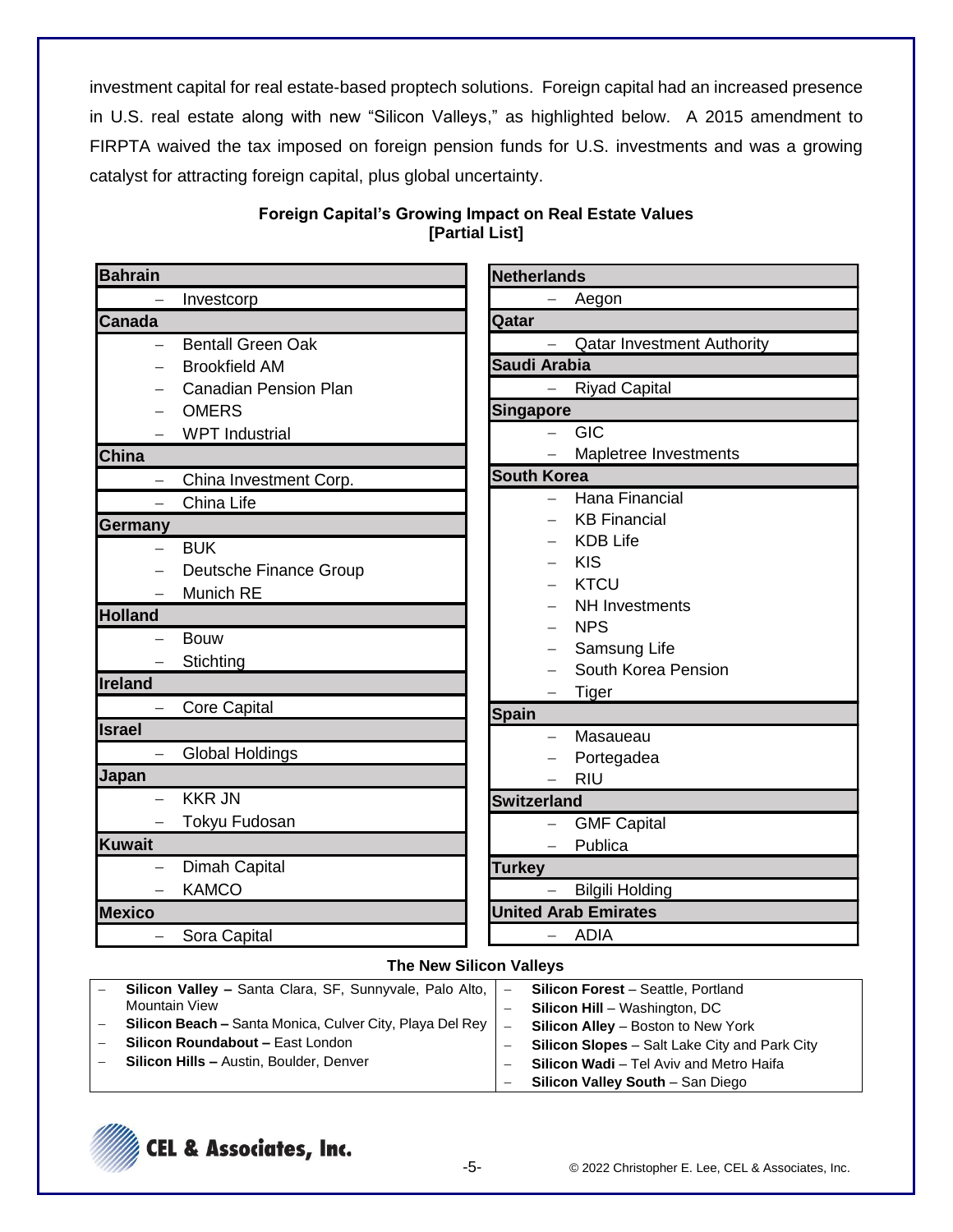After the Great Recession of 2007 – 2009, the U.S. economy made a slow recovery. From 2009 through 2012, more than 94 million foreclosures were filed, according to ATTOM Data Solutions. The Fed's decision to increase interest rates in 2015 probably led to the "mini recession" of 2016. The "miscarriage of economic policy making," according to Jordan Weissman of Money Box, left millions without work for far longer than necessary. **By 2016 the country was searching for nontraditional solutions to lingering, long-term problems. The real estate industry, pre COVID-19, was aging. "Staying on" or "staying around" by long-term employees placed glass-ceiling limitations on next-generation leaders**. Getting out while protecting net worth and cash flow became an important priority for many real estate professionals. Regulations, deal size, brand value, governmental oversight, and "formulas" made it difficult for next-generation leaders to get started. Real estate organizations and colleges accelerated their focus on training next-generation leaders, as highlighted below.

#### **Real Estate Organizations & Degree Programs**

| Year   |                                                         |               |
|--------|---------------------------------------------------------|---------------|
| Formed | Organization                                            | Acronym       |
| 1857   | American Institute of Architects                        | AIA           |
| 1907   | <b>Building Owners and Managers Association</b>         | <b>BOMA</b>   |
| 1908   | National Association of Realtors                        | <b>NAR</b>    |
| 1934   | Institute of Real Estate Management                     | <b>IREM</b>   |
| 1936   | Urban Land Institute                                    | ULI           |
| 1939   | National Apartment Association                          | <b>NAA</b>    |
| 1941   | Society of Industrial and Office Realtors               | <b>SIOR</b>   |
| 1942   | National Association of Home Builders                   | <b>NAHB</b>   |
| 1957   | Investment Council of Shopping Centers                  | <b>ICSC</b>   |
| 1960   | National Association of Real Estate Investment Trusts   | NAREIT        |
| 1967   | National Commercial Real Estate Development Association | <b>NAIOP</b>  |
| 1978   | National Multifamily Housing Council                    | <b>NMHC</b>   |
| 1978   | American Planning Association                           | APA           |
| 1989   | Commercial Real Estate Women Network                    | <b>CREW</b>   |
| 1990   | National Association of Real Estate Investment Managers | <b>NAREIM</b> |

#### **Leading Real Estate Organizations**

#### **Top Real Estate Degree Programs**

- Cornell University
- **Florida State University**
- **Georgia State University**
- New York University
- **Portland State University**
- San Diego State University
- University of Alabama
- **University of California** 
	- − Berkeley
	- − Los Angeles
	- San Diego
- University of Florida
- University of Georgia
- University of Pennsylvania
- University of Southern Alabama
- University of Southern California
- University of Texas Austin
- **University of Virginia**
- University of Wisconsin Madison
- Villanova University
- Virginia Tech
- *An additional 30 colleges/universities offer valued real estate degree programs.*

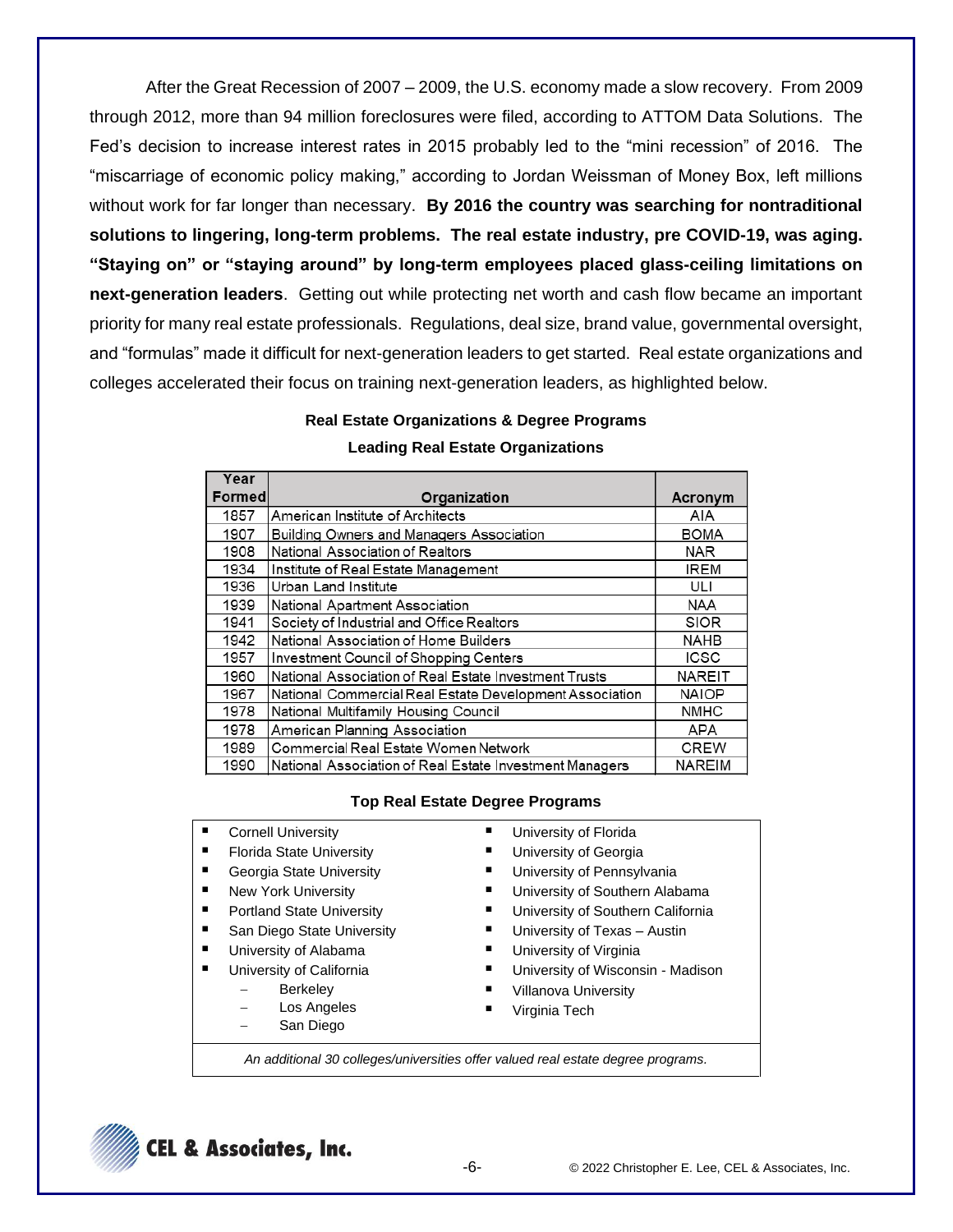This table highlights some of real estate's impacts on society during the 2010s.

### **Real Estate's Impact on Society – 2010s**

- Mergers, entity acquisitions, and legacy exits created "mega" firms.
- PropTech redefined the role and integration of technology and real estate.
- Tech companies moved into real estate [investing and data mining].
- Real estate service companies pivoted to grow recurring revenue streams.
- Ecommerce shifts accelerated the development of warehouse/distribution centers.
- Customers controlled the retail engagement.
- Work could be conducted anywhere with an Internet connection, challenging the need for "dedicated" physical space."
- Millennials became the largest generation in the U.S. labor force.
- First decade in 160 years to experience an increase in household size.
- Smartphones became a mobile workplace for many.
- Rise of populism and decline of traditional political parties began.
- Quantitative easing and low interest rates provided economic stimulus.
- The decline of brick-and-mortar stores accelerated.
- The trend toward digital currency and a cashless society increased.
- Decline of cable as subscribers moved to online streaming services.
- A decade of "crises" shifted real estate to an increasing "investment game."
- Climate change moved to the forefront, impacting every asset class.
- Rise of the shared economy accelerated during the decade.
- Social media began to redefine space.
- The 24/7 "always tethered" workforce shifted demand for office space.
- People texted more than talked, making structured space less attractive.
- Apple released its first iPad in 2010 making mobility an attractive option.
- Lyft [2012], along with Uber [2009], and Airbnb [2008] began to reshape real estate demand factors.
- Burj Khalifa [2010] became the tallest building in the world [2,717 ft.].

#### **Mega Shift**

Connectivity, accessibility, networking, and technology shifted real estate from a place or building to a sophisticated hub for work, shopping, and lifestyle. What was available within the four walls became far more valuable than the exterior. Technology, not dirt, was becoming the common link for owners and occupiers. New competitors, rising operating costs, and dramatic increases in asset pricing began to challenge many real estate firms to stay relevant and competitive.



**CEL & Associates, Inc.**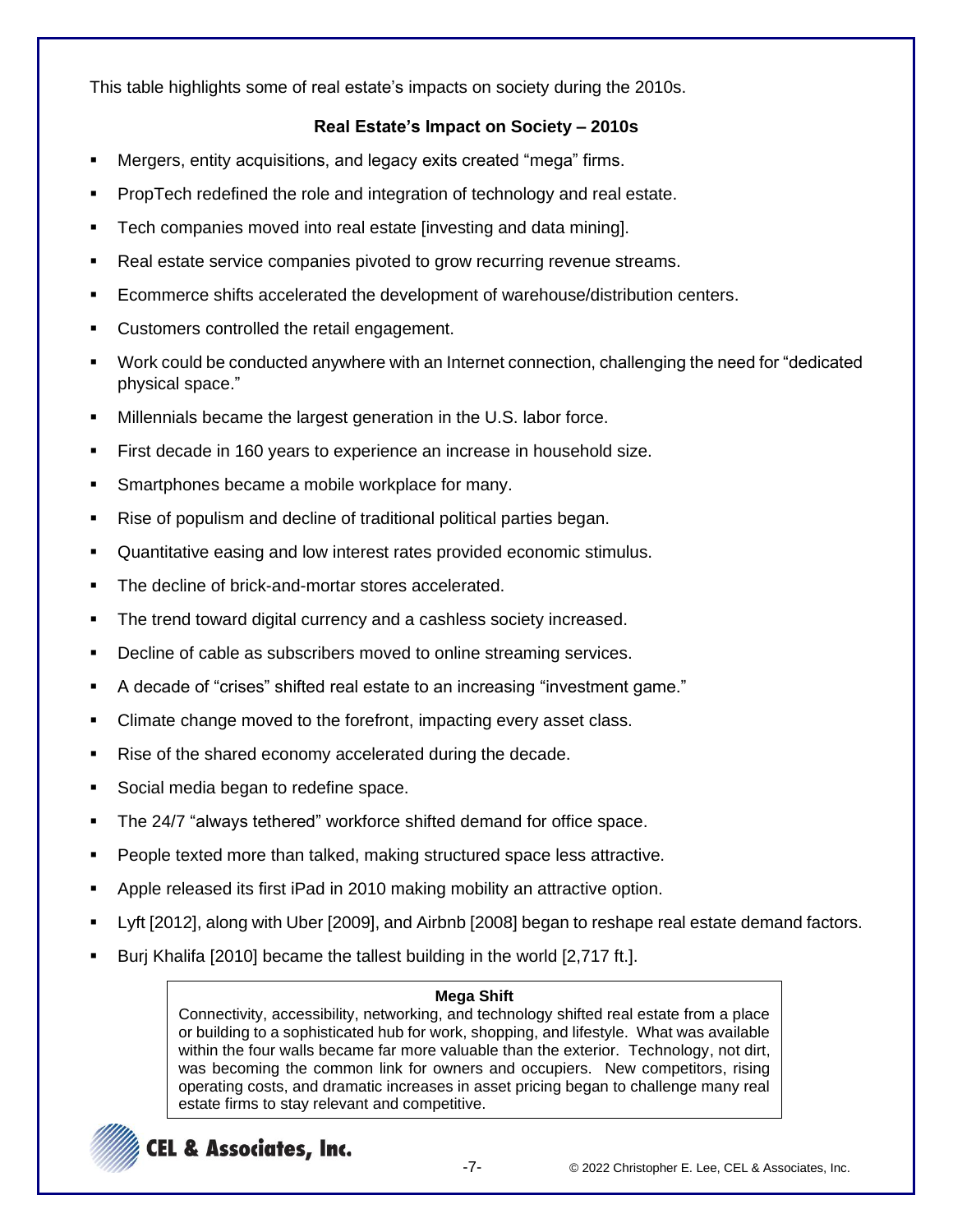Malls began to see consumer shopping shifts as ecommerce continued to grow. Industrial real estate developers experienced a rise in warehouse, distribution and flex space. Multifamily enjoyed a dramatic increase in rentals as delayed marriages and first-child births kept individuals and households renting longer.

#### **2010s & Real Estate…What Did It Mean?**

The period between 2010 and 2019 encompassed extraordinary years of growth, opportunity, and transformational change for the real estate industry. From ride-hailing apps to self-driving cars, movie-streaming, and Smart devices [Alexa and Siri], these upended historical norms. Capital moved to center stage, consolidation and legacy exits accelerated, bigger wasn't big enough, and digitization reshaped operating platforms. Opportunity funds, high net-worth families and institutional capital sought core assets in highly competitive markets. For many privately held real estate firm executives, the 2010 decade was the pinnacle of their career. With rapid job growth, inexpensive debt, pro-growth policies, and a rising demand for exceptional talent, the real estate industry offered a tsunami of opportunities. The plethora of capital-raising initiatives drove values to unprecedented levels. However, the culture and societal impacts were often relegated to "not as important" status, as growth increasingly was defined by AUM, revenues, EBITDA, promotes, and returns. Little did everyone know that within 90 days of the closed decade, the world and real estate industry would fundamentally change forever. As the industry prepared for the decade of the 2020s, the role of real estate in society suddenly was front and center in a marketplace of disruption, uncertainty, pandemic concerns, and political divide.

#### **The 2020s… A Decade of Transformation & Opportunities**

The 2020s began with the global COVID-19 pandemic, and for more than two years many countries, and U.S. states and cities were "shut down," or functioning on "stay in place," "social distancing," and/or "masking" rules. Initially, tens of thousands of companies closed their doors, more than 22 million workers lost their jobs, and, according to a September 2020 Pew Research Center study, 50% of adults who lost their jobs due to the coronavirus remained unemployed. Trillions of dollars in various relief packages were deployed to assist those in need. The real estate industry, with a few exceptions [grocery, warehouse distribution, and multifamily], experienced a dramatic slowdown in investment sales, leasing activity, and new development starts. **Work from home, furloughs, and layoffs accelerated as the U.S. "froze" from mid-March 2020 through early fall**. Curfews and severe restrictions on dining, attendance at sports events, movie theaters, gyms, and gathering places changed consumer, work, and entertainment patterns. Reliance on technology accelerated as Zoom, Microsoft® Teams, RingCentral™, and GoToMeeting™ became the new virtual workplaces. For Baby Boomers it meant reduced or no travel and included both early and delayed retirements. For Xers it

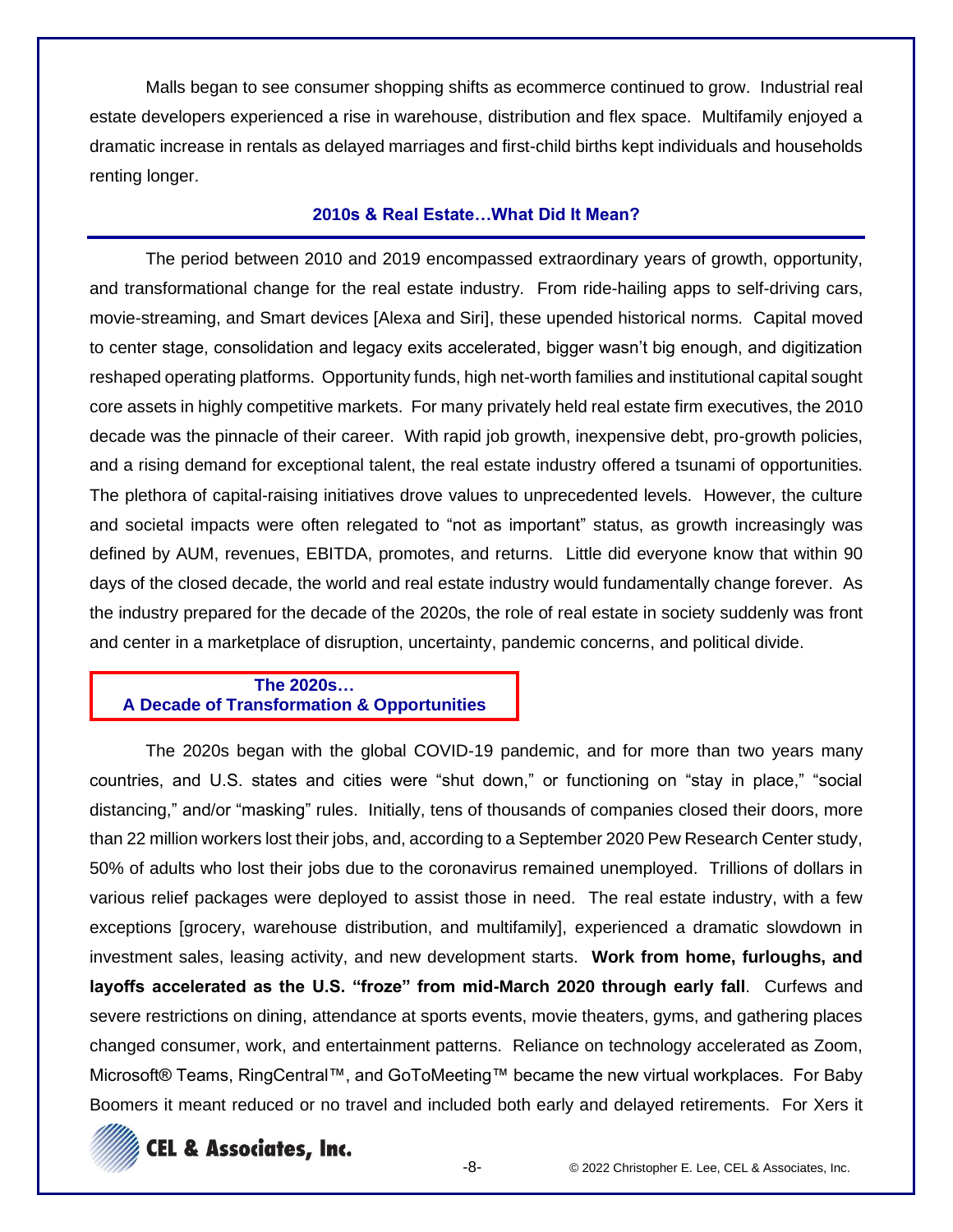meant juggling working remotely, dealing with online education for their children and adjusting to life where one or both spouses were under-employed or unemployed. For Millennials it meant delayed marriages, putting off first child plans, keeping or finding a job and postponing major expenditures. Gen Zs missed a graduation, postponed college and had little social interaction. Household income dropped, careers were put on hold, and planning for a more "dependable normal" fluctuated, often daily. **All in all, 2020 and 2021 were challenging years for everyone.** In early 2022, top news stories included Russia invading Ukraine, rapidly rising inflation, interest rate hikes, increasing fuel and food costs, supply chain challenges and market correction risks. The post-COVID uncertainty continued.

**The 2020s are destined to become a decade of lasting transformational change**. There is no clear definition of what is now "old" and what will constitute "new." From working remotely to online shopping, from remote learning to extended social distancing, from the use of surrogate shoppers [Grubhub, DoorDash, Instacart, Shipt, Amazon Fresh, FreshDirect, etc.] to relying upon Amazon, UPS, FedEx, and USPS, Americans viewed real estate assets as "as-needed destinations." **Real estate became a safe place [homes, apartments], a needed space [warehouse], and a survival space [grocery, healthcare, pharmaceutical]. The emergence of the metaverse and block chain digital currencies is redefining the meaning of space. Investors pivoted into safe choices with trusted developers and real estate operators**. Between 2020 – 2025 CEL & Associates, Inc. expects record transactional activity…led by apartment and warehouse sales. As a key part of this shift, age cohorts are no longer a reliable metric since age is less relevant than socioeconomic status and shared values.

**Introduction of the COVID-19 vaccine in late 2020 and subsequent boosters in 2021 merely shifted outcomes…it did not cause a "return to normal." The real estate industry of 2030 is taking shape 10 years ahead of schedule due to these dramatic shifts**. Technology, capital, and strategic investment priorities have moved to center stage. Investments in PropTech accelerated, new staffing models emerged, the reliance/use of Independent Contractors or Freelancers increased, and succession planning and future proofing the organization became a priority for all C-suite Executives. The 2020s will see a continuation of legacy/founder exits, consolidation, and greater use of predictive analytics, robots, digital currencies, and artificial intelligence. **Assets and transactions by 2030 will exist simultaneously in the physical and digital world.** Many on-the-ground management and maintenance functions now can be performed remotely. Safety and healthful environments will become digital priorities for all building owners/operators. **Real estate will move from a place to a destination, from space to an environment, from a property to a connective hub, from a building to an allencompassing environment/experience, and from a physical to also a digital experience. Creating trust and relationships will become more challenging**. Products/space must be designed for each user, not a collection of users. Generic space is far less relevant.

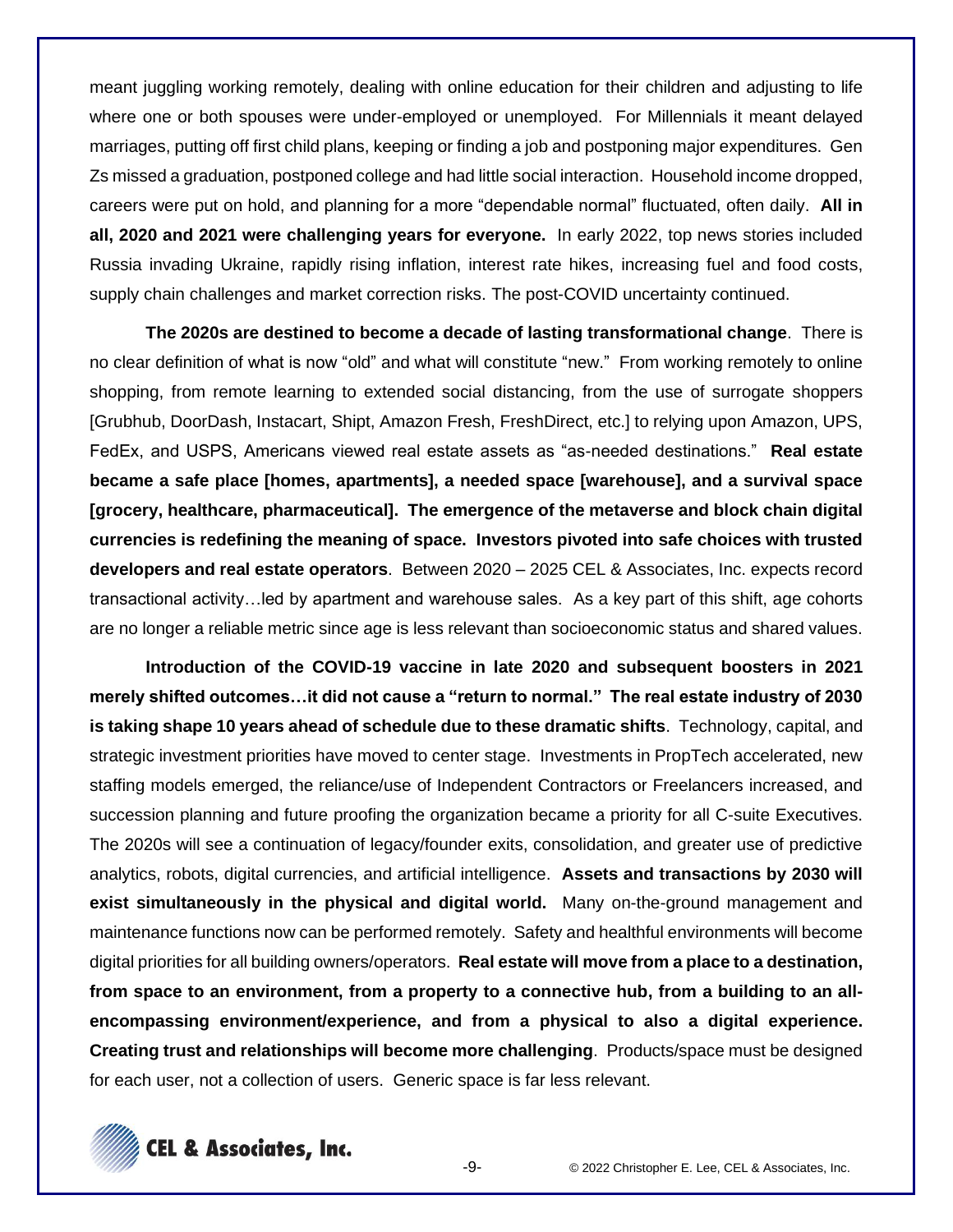#### **Data Points Highlight Rapid Changes Ahead**

- Venture capital investments in real estate technology companies totaled \$32 billion in 2021, narrowly beating out the previous record of \$31.6 billion in 2019. [*Center for Real Estate Technology & Innovation*]
- The forecast for annual private real estate fund raising in 2026 is projected to be \$163 billion. [*Preqin*]
- Investments in "natural resources" in 2021 totaled \$130 billion with 430 unlisted natural resource funds in the market as of October 2021. [*Preqin*]
- In 2021, total transactional volume for all real estate classes totaled \$808.7 billion, with the apartment sector representing 42% of all deal activity. [*Real Capital Analytics, Inc*.]
- As of February 2022, REITs owned 503,000 properties. [*NAREIT*]
- U.S. ecommerce grocery sales are expected to reach \$147.5 billion in 2021, growing to \$243 billion by 2025. [*Insider Intelligence*]
- It is estimated that 70% of organizational transformations fail due to people- and culture-related issues. [*McKinsey*]
- Cross-border industrial asset investors accounted for nearly \$20 billion in deals in 2021. [*ALM Digital*]
- Onyx+East and Pretium have launched a \$600 million SFR venture. This follows Greystar's announcement of an \$840 million fund with CPP Investments, MORE Residential/Stockbridge Capital Group's \$4 billion JV to acquire build-to-rent communities, and Blackstone's Home Partners of America \$1 billion SFR platform called Choice Lease. Forty-three percent [43%] of GenZs want to rent singlefamily homes following their university education. [*Arbor*]
- More than 50% of holiday retail sales growth was driven by the 7% consumer price inflation. [*Chain Store Age*]
- A recent RentCafe survey found that 78% of apartment renters are interested in living in SFR communities. [*RentCafe*]
- In January 2022, Transcendent Electra signed an agreement to purchase \$1.3 billion in build-to-rent homes. [*Connect*]
- Blackstone has \$880.9 billion of assets under management at the end of 2021. [*Bisnow*]
- More than 70% of U.S. households have ordered groceries online in 2021. [*Bricks Meets Clicks*]
- Hines' U.S. Property Recovery Fund is seeking to raise \$1 billion by May 2022.
- CBRE acquired Buildingi, an occupancy planning and technology services company. [*Bisnow*]
- In 2021 there was a record number of apartment unit absorptions [617,500] nationally. [*CBRE*]
- Oaktree Capital Management recently closed its third global real estate debt fund [\$3 billion].
- By 2030, 40% of physicians in the U.S. will be 65 or older. [*Medical Economics]*
- Best states to retire: #1 Florida; #2 Virginia; #3 Colorado. Worst states to retire: #48 New York; #49 Mississippi; #50 New Jersey. [*WalletHub*]
- Spending on nonresidential building construction is estimated to increase by 5.4% in 2022, and 6.1% in 2023. [*American Institute of Architects*]
- Forty-five percent [45%] of Millennials say their financial situation prevents them from getting what they want. [*2022 Morning Consult*]
- **Freight and shipping costs and delays continue to cause problems in 2022, along with ongoing pandemic**related delays. [*Freightos*]
- CPP Investments and Lennar Corp. formed a \$979 million multifamily JV. [*ALM Digital*]

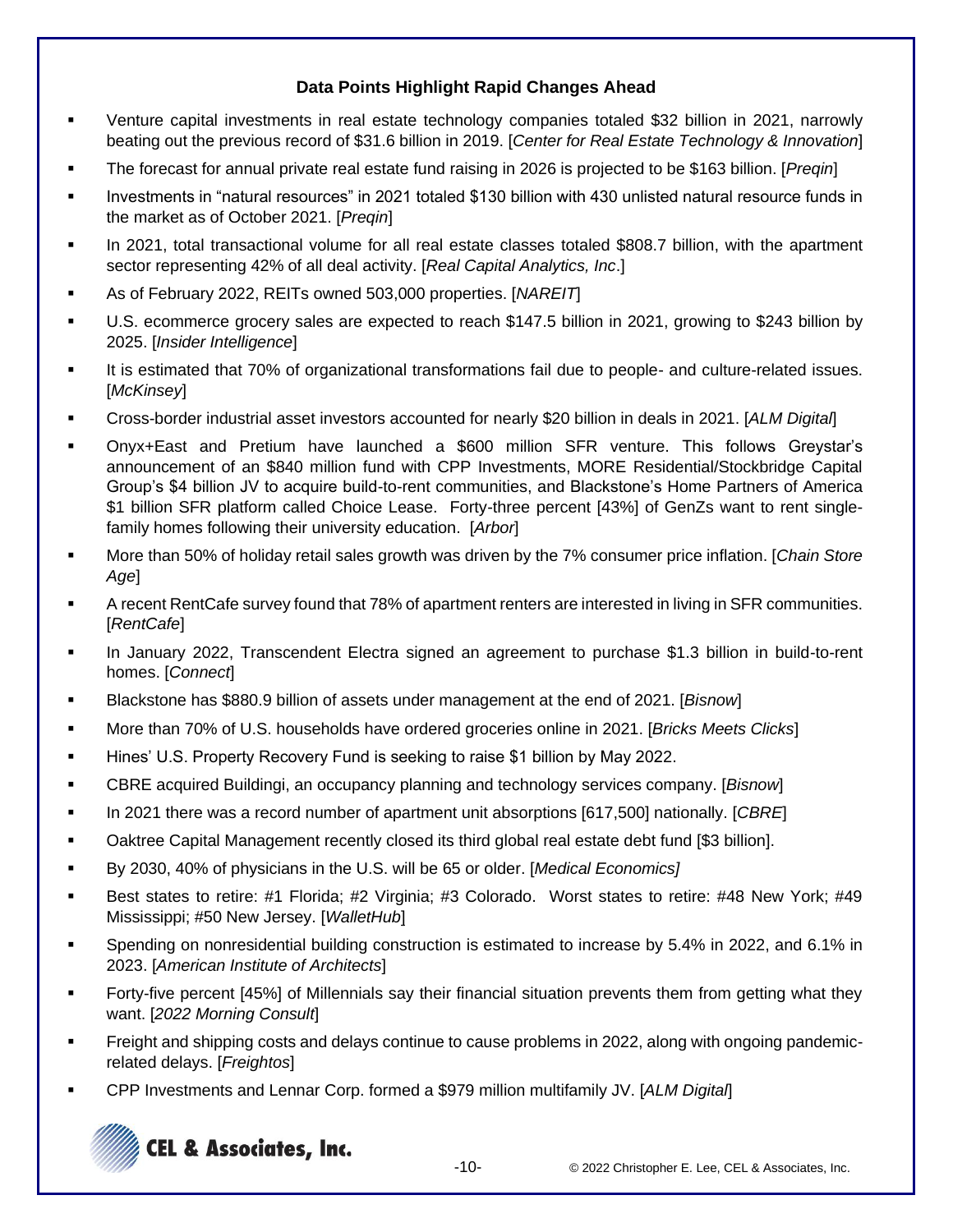**In fact, the real estate industry's biggest challenge [or opportunity] over the next decade will be to stay relevant. For the past 10 – 15 years, real estate has become far more of an employee of the capital**. According to CoStar, total sf comprises approximately 8.3 bsf of office space, 18 bsf of industrial space, and 11.8 bsf of retail space. Per NMHC, 44.1 million households are renters, of which 37% live in apartments in the U.S. The apartment industry by 2022 has grown to a \$171.7 billion [rental revenues] sector. Financial metrics [IRR, multiples, ratios, percentages and yields] have replaced the human metrics of the 1950s, '60s, and '70s. **This is today's pivotal moment for real estate. Do we lead or follow? Do we get a seat at the table or do we become a spectator? Do we get to impact societal outcomes in a positive way or merely provide commodity buildings where people live, work, and shop? And do we follow the tremendous visionary and transformative leadership of those who preceded us, or are we relegated to a category called, "missed opportunity?"**

**By 2024 - 2025 we expect the pandemic of 2020 will be a distant yet forever lasting memory, but the underlying social/societal problems are likely to remain, and new global challenges are inevitable**. Some have wanted to use the pandemic to gain political capital, while others may view COVID-19 as an opportunity to [re]shape cultural norms. The 2022 – 2025 period could be disruptive, as a result. Cities that are able/willing to cast off historical, the-way-we-havealways-done-it modes of governance, zoning, land use policies, and problem solving [or lack thereof] and work with visionary, transformative real estate leaders and organizations and community outcomeoriented capital partners will move the needle dramatically in a positive direction. Dynamic cities that embrace this public/private partnership mindset and avoid pre-ordained biases and political fractionalization will be successful. **There are reasons why world-class cities like Vienna, Sydney, London, Paris, Singapore, Toronto, and Prague, among many others, continue to "work."** The combination of historical and contemporary buildings, cultural/entertainment attractions, mass transit, preservation of older buildings and interactive museums, plus a balance between the private sector and government, have preserved these cities for centuries. None of those cities are perfect and all have challenges, but each builds upon its history. Remember, the past is to be learned from, not lived in. **Cities with visionary civic and real estate leaders reinvent themselves and can have more than one "golden age."** Thomas Monson said it so eloquently, "The past is behind, learn from it. The future is ahead, prepare for it. The present is here, live it."

The list on the following page highlights some of the actions cities must take during the decade of the 2020s.

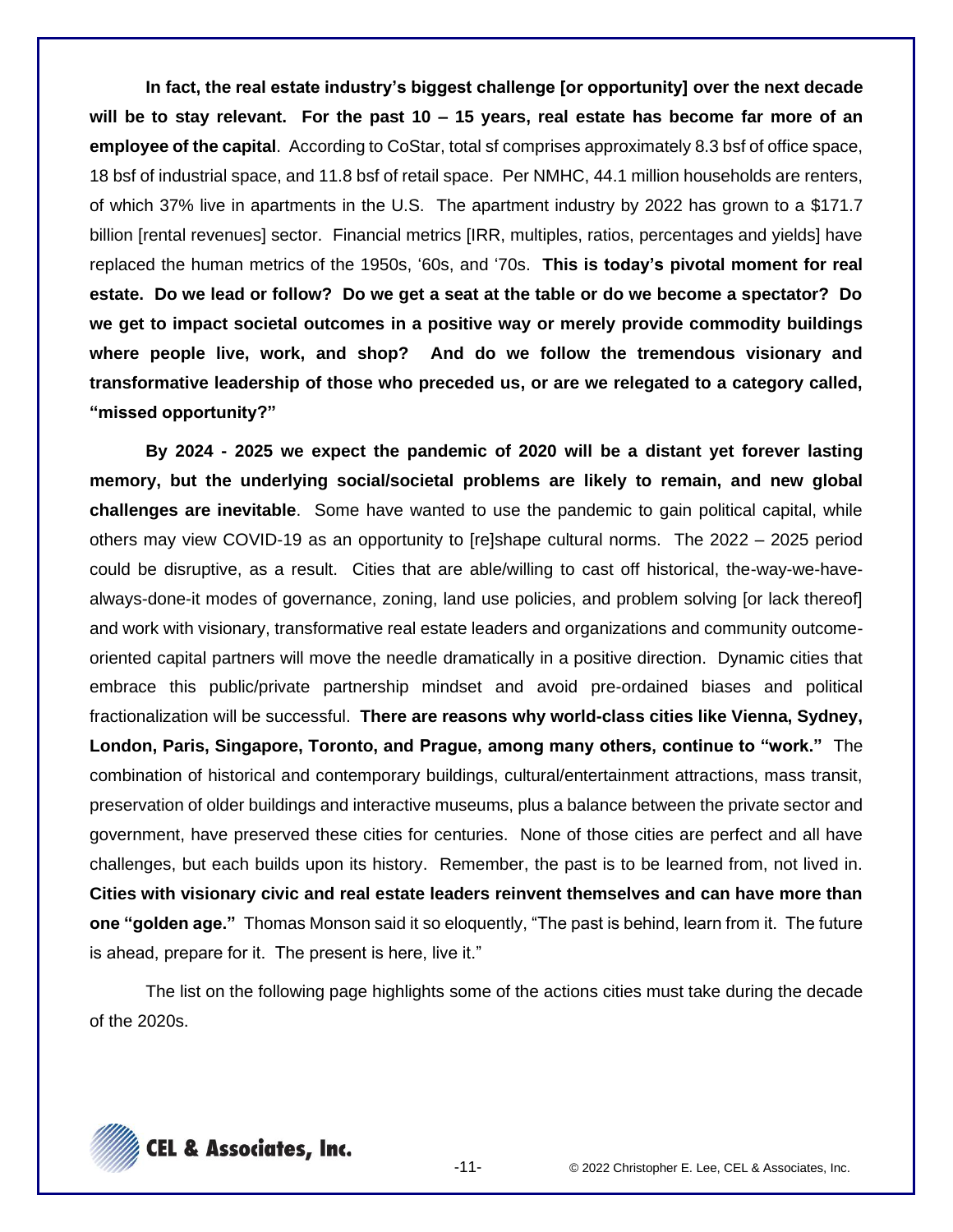#### **What Cities & City Leaders Must Do**

- Cities must not limit developers by regulating their activities, but should provide directional framework for what can be done and then seek ways to engage and encourage developers to actualize plans.
- Cities should dramatically step up their maintenance of every community's basic infrastructure. Streets, roads, and sidewalks should be free of trash, weeds, and debris. Graffiti should be removed immediately. Potholes, curb damage, broken streetlights, and sidewalk cracks/damage, plus all pedestrian amenities [trash cans, crosswalk buttons, etc.], must be abundant and regularly cleaned, maintained, and easy to use.
- **EXECT** Cities must encourage more, not fewer, mixed-use projects, a blend of housing types, and more public/private partnerships.
- Cities must provide clean, safe, graffiti-free light rail and bus options.
- Cities need to streamline/fast-track entitlement, permitting, and inspection processes.
- Cities must invest in and develop parks, open spaces, street artwork, and climate-sensitive landscaping…bringing nature back to communities.
- Cities need to preserve and enhance cultural/historical buildings and venues.
- Cities must encourage and incentivize green buildings and the use of green technologies.
- Cities must encourage vertical farming opportunities and use of solar energy-generating technologies.
- Cities should create better linkages between urban, urban/suburban, and suburbs or venue options connected in a way that accommodates need, demand, and opportunities.
- Cities need politically neutral leadership that places residents, visitors, and users first under a sustainable and "no agenda" plan to ensure optimal outcomes.
- Cities should adopt the 15-minute philosophy: everything a city has to offer is only 15 minutes away by walking, cycling or public transportation.
- Cities must create digital innovations and "great ideas" infrastructure, planning, and financial incentive platforms to encourage creative solutions that make city living far more rewarding.
- Cities must create, perfect, and actualize a robust platform of museums, local art exhibitions, 21<sup>st</sup> century libraries, recreational/cultural facilities, and non-profit foundations.
- **EXECT** Cities must encourage development of sports, entertainment, farmers markets and event venues.
- Cities should provide exciting and memorable reasons to attract new and repeat visitors to explore and enjoy all the city has to offer.
- Cities should develop committees or task forces to focus on crime. Obviously, this is a difficult and complex issue, but everyone must work together to safeguard all citizens, 24/7.
- Cities must adopt agile leadership qualities that enable a better service model for citizens.
- Cities must become results- not budget-driven entities to encourage new ways of working, rather than a continuation of the past.
- Cities must have a dynamic healthcare, mental health and wellness focus.

Source: CEL & Associates, Inc.

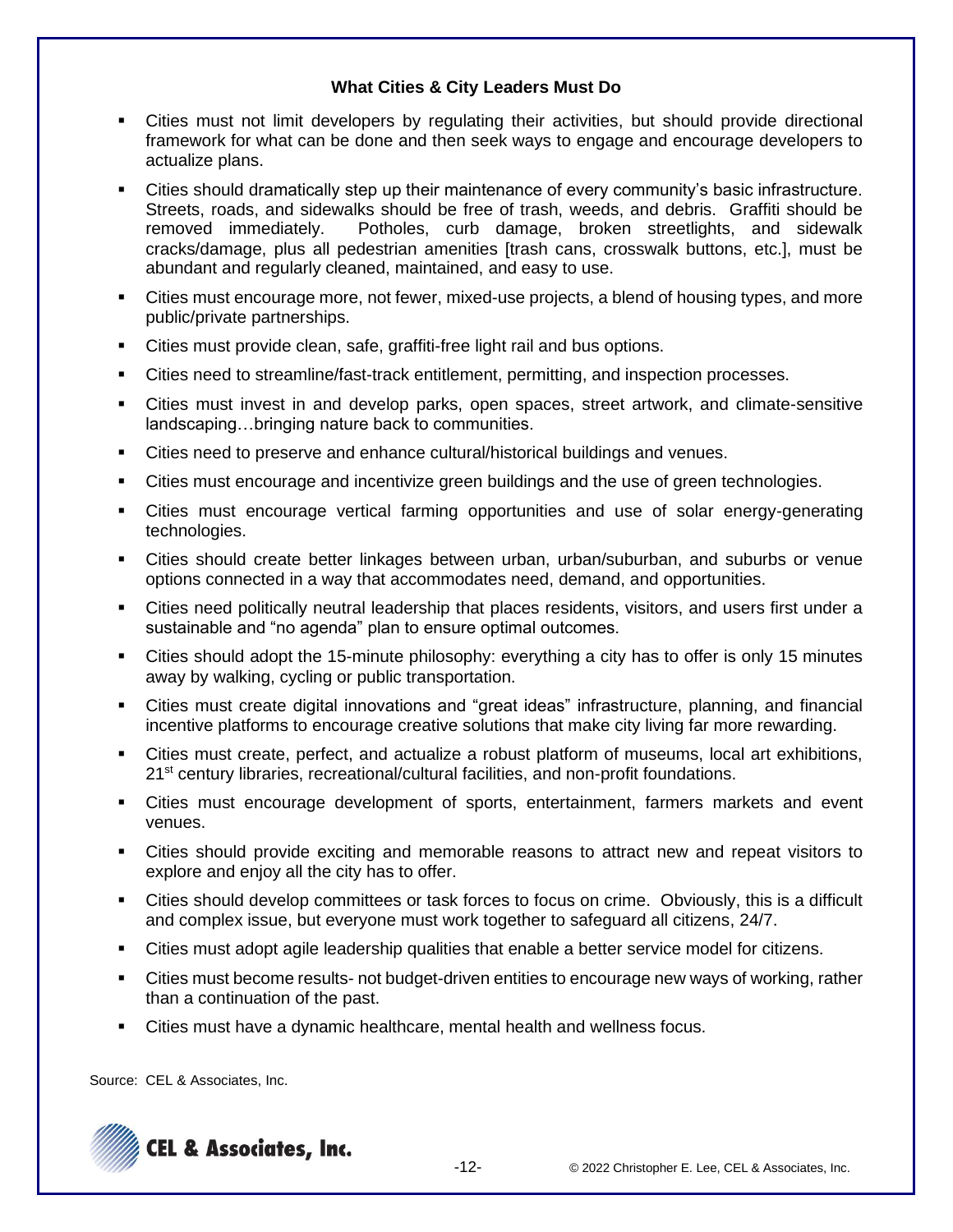The list below highlights some of the most recent notable events impacting the real estate industry.

#### **Notable Real Estate Events – 2020s Decade**

| Year  | <b>Event</b>                                                                                |  |  |  |
|-------|---------------------------------------------------------------------------------------------|--|--|--|
| 2020  | Greystar acquired Alliance Residential property management business                         |  |  |  |
| 2020  | Cushman & Wakefield acquired Pinnacle                                                       |  |  |  |
| 2020  | Tesla selected Austin, Texas, for GigiFactory [\$1 billion]                                 |  |  |  |
| 2020  | Clubhouse becoming a powerful real estate deal-making hub                                   |  |  |  |
| 2020  | U.S. travel economic footprint dropped \$1 trillion                                         |  |  |  |
| 2020  | Atlantic Yards Project, Midtown Atlanta, landed Microsoft Corp. campus                      |  |  |  |
| 2020  | Pacaso launched, reshaping how Americans buy second homes                                   |  |  |  |
| 2020  | JLL predicted demand for over 1 bsf of industrial space by 2025                             |  |  |  |
| 2020s | Potential \$51 billion build out of Midtown West, NYC                                       |  |  |  |
| 2021  | Simon Property Group acquired Taubman Centers [\$3.4 billion]                               |  |  |  |
| 2021  | Amazon launched \$2 billion Housing Equity Fund                                             |  |  |  |
| 2021  | Pittock Block Building, Portland, Oregon, sold for \$326 million                            |  |  |  |
| 2021  | Thoma Bravo acquired RealPage [\$9.6 billion]                                               |  |  |  |
| 2021  | Tishman Speyer acquired smart-lock maker Latch [\$1.5 billion]                              |  |  |  |
| 2021  | CoreLogic acquired by two private equity firms [\$6 billion]                                |  |  |  |
| 2021  | Montgomery Street Partners launched Ground Lease REIT with \$1 billion to invest            |  |  |  |
| 2021  | Ares Management raised a \$1.7 billion distressed senior housing fund                       |  |  |  |
| 2021  | Partners Group sold \$1 billion industrial portfolio                                        |  |  |  |
| 2021  | Kimco agreed to buy Weingarten [\$3.7 billion]                                              |  |  |  |
| 2021  | Bell Partners formed \$800 million core multifamily fund                                    |  |  |  |
| 2021  | Public Storage acquired ezStorage [\$1.8 billion]                                           |  |  |  |
| 2021  | Amazon distribution centers accounted for 8 out of 10 largest industrial projects underway  |  |  |  |
| 2021  | UBS predicted 80,000 U.S. retail stores to close by 2026                                    |  |  |  |
| 2021  | BowX SPAC agrees to take WeWork public [\$9.0 billion valuation]                            |  |  |  |
| 2021  | Ensemble/Mosaic announced plan to develop Philly's Navy Yard [\$2.5 billion]                |  |  |  |
| 2021  | Oaktree Capital Management closed on \$4.7 billion fund                                     |  |  |  |
| 2021  | Google to invest in offices and data centers [\$7 billion]                                  |  |  |  |
| 2021  | CRE tech company Matterport to go public in SPAC [\$2.9 billion]                            |  |  |  |
| 2021  | Blackstone/Starwood acquired Extended Stay [\$6 billion]                                    |  |  |  |
| 2021  | Apollo acquired Michaels retailer [\$3.3 billion]                                           |  |  |  |
| 2021  | Walmart to invest and "Define the Next Generation of Retail" [\$14 billion]                 |  |  |  |
| 2021  | SmartRent completed business combination with Fifth Wall SPAC [\$2.2 billion]               |  |  |  |
| 2021  | Online grocery sales likely to reach nearly \$130 billion by 2023                           |  |  |  |
| 2021  | Tricon Residential and Pacific Life Ins. create JV with initial \$300m equity to target SFR |  |  |  |
| 2021  | Walmart acquires MeMD to offer virtual care                                                 |  |  |  |
| 2021  | Blackstone acquires 66 multifamily properties in San Diego County [\$1 billion]             |  |  |  |
| 2021  | Realty Income merged with VEREIT creating a \$50 billion REIT                               |  |  |  |
| 2021  | Equity Commonwealth acquired Monmouth Real Estate [\$3.4 billion]                           |  |  |  |
| 2021  | Ares/Pretium acquire Front Yard Residential [\$2.5 billion]                                 |  |  |  |
| 2021  | Berkshire Residential raises \$1.5 billion apartment debt fund                              |  |  |  |

# CEL & Associates, Inc.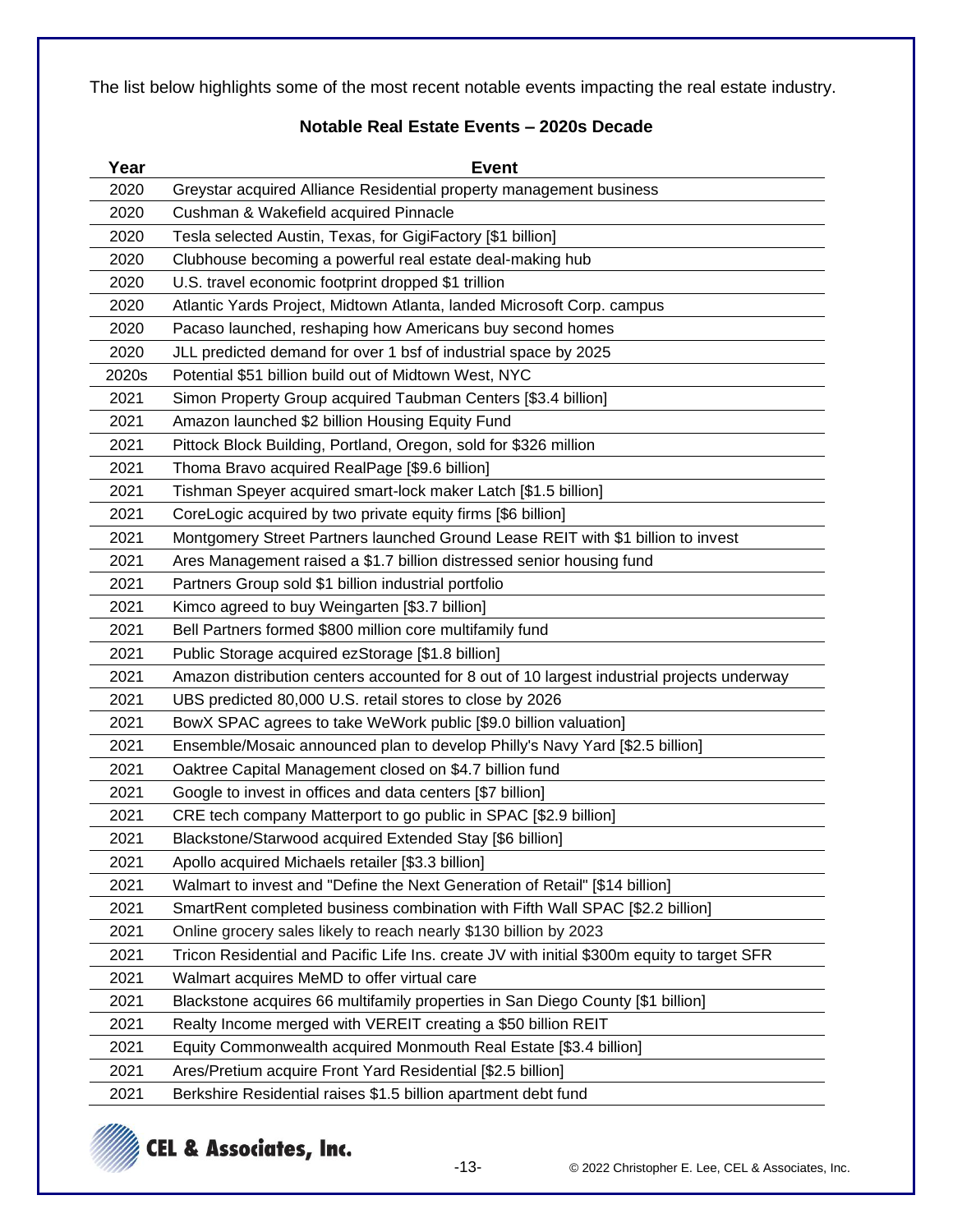

Source: CEL & Associates, Inc.

Currently nearly 40 transformative events [highlighted above] are occurring simultaneously and are directly impacting the real estate industry. These range from technology and digital transformation of work and consumerism to demographic and market shifts altering demand factors; from rising debt to legacy retirements and consolidation; and from the Internet of Everything to household income and formation changes. Change and challenges are everywhere, but **in times of disruption and change, those offer the best opportunities to [re]shape positive outcomes for all Stakeholders**. The real estate industry must move from seeking to creating opportunities…from winning at all costs to achieving valued outcomes…and from working *for* capital to a partnership *with* capital. For the real estate industry, 2020 was a wakeup call, highlighting that "going it alone" and a "me first" approach will not work in the years ahead. **The future is very clear to those who can and are willing to see through the fog of historical precedents**.

Following is a list and brief descriptions of some major transformative trends that will create opportunities as well as drive performance growth and profitability, while necessitating a pivot and restructuring of strategic business strategies and practices over the next decade. These are not presented in order of importance, impact or opportunity.

❑ **Shifting Demographics: By 2030, all Baby Boomers will be age 65 or older.** In 2030, 61 million Americans will be age 66 to 84 [the Boomers], and 9 million over the age of 84 [the fading Silent Generation]. One in every five Americans will be at retirement age. Seniors will outnumber children for the first time in American history. Net international migration is projected to overtake

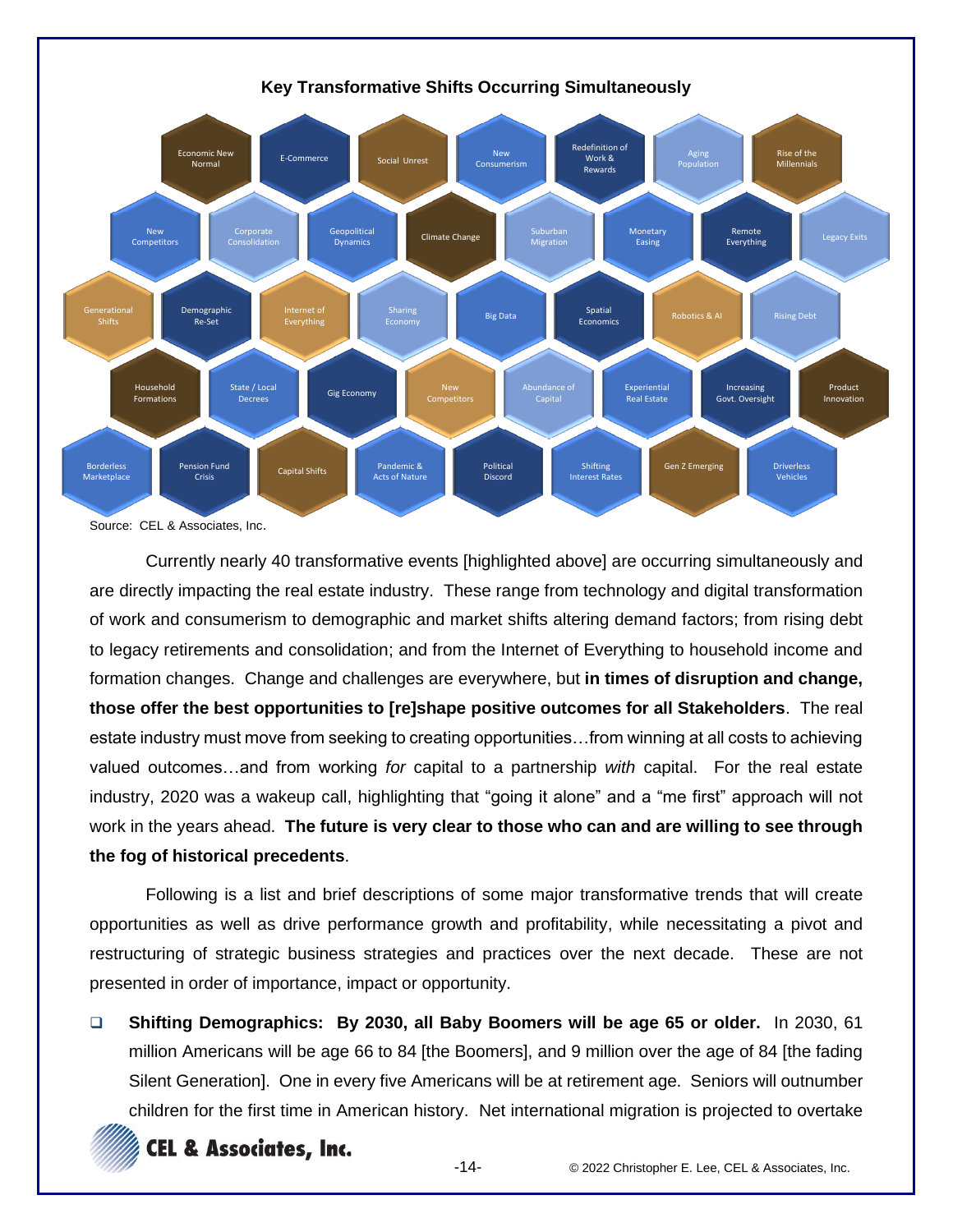natural increase by 2030. **There will be 30 Americans ages 65 to 84 for every working-age person [today it is around 19:1]. Hispanics will compose 21.1% of the U.S. population. By 2030, there will be 70 million Millennials [35 – 49 years of age], and 40 million Gen Zs. Gen Zs [born 1997 – 2012]** will be the first generation to have grown up in the digital world and less entrepreneurial than Millennials [greater work life balance focus]. The accession of Millennials and Gen Zs into adulthood and the Boomers into elderhood will dramatically alter the demand for and the use of real estate. From smaller to more efficient housing options, to greater reliance on ecommerce, and from demand for healthy/safe environments, to a better work/life balance, real estate assets must change. **Expect a dramatic growth in last-mile warehouse distribution centers, data centers, single-family and multifamily rentals, convenience/experiential retail assets, healthcare facilities, and omnichannel grocery stores**. In a recent survey from the National Apartment Association, 43% of GenZs say they want to rent a single-family detached property after graduating. Gen Zs are also leaving the dense urban areas, according to a recent RentCafe study in favor of "vibrant" suburban areas. **Baby Boomer and Xers probably are more willing to work remotely since they have already "established their careers" and enjoy the flexibility of not going into the office every day**. Technology has enabled friendships and relationships without geographic borders, and as a result, Millennials and GenZs will not view going to work as the only way to make and build relationships. With the focus on time at home, a recent Apartment Guide survey shows that 38% of apartment residents are willing to pay more for amenities. Interestingly, to gauge housing demand in any given year, simply look at birth rates 33 years earlier, which is why we have high demand for first-time homebuyers and SFR today. Further, **today 57% of households are childless, a growing number of women prefer to remain child-free, and some 39% of marriages in the U.S. end in divorce**. Demographics and the marketplace are changing. Residential, retail, and office sectors must pivot to meet the new consumer and worker of the 2020s. A new workplace ecosystem is required to meet the demands of the office-based workforce.

❑ **Changing Consumer Patterns: By 2030 bricks-and-mortar stores will no longer be the primary source for retail sales.** U.S. mall values dropped 60% [Bloomberg] in 2020, while two mall REITs, Pennsylvania Real Estate Investment Trust and CBL & Associates Properties, filed for Chapter 11 protection. Approximately \$4 billion in value was erased from 118 retail-anchored properties with CMBS debt after reappraisals [Zero Hedge]. **As ecommerce continues to serve an increasing market share, malls and retail-anchored centers are expected to experience further value declines**. According to Compass Point Research & Trading, **"only about half of the 1,100 U.S. indoor malls have a good chance of survival."** About 17% of retail properties with CMBS loans have been sent to workout specialists.

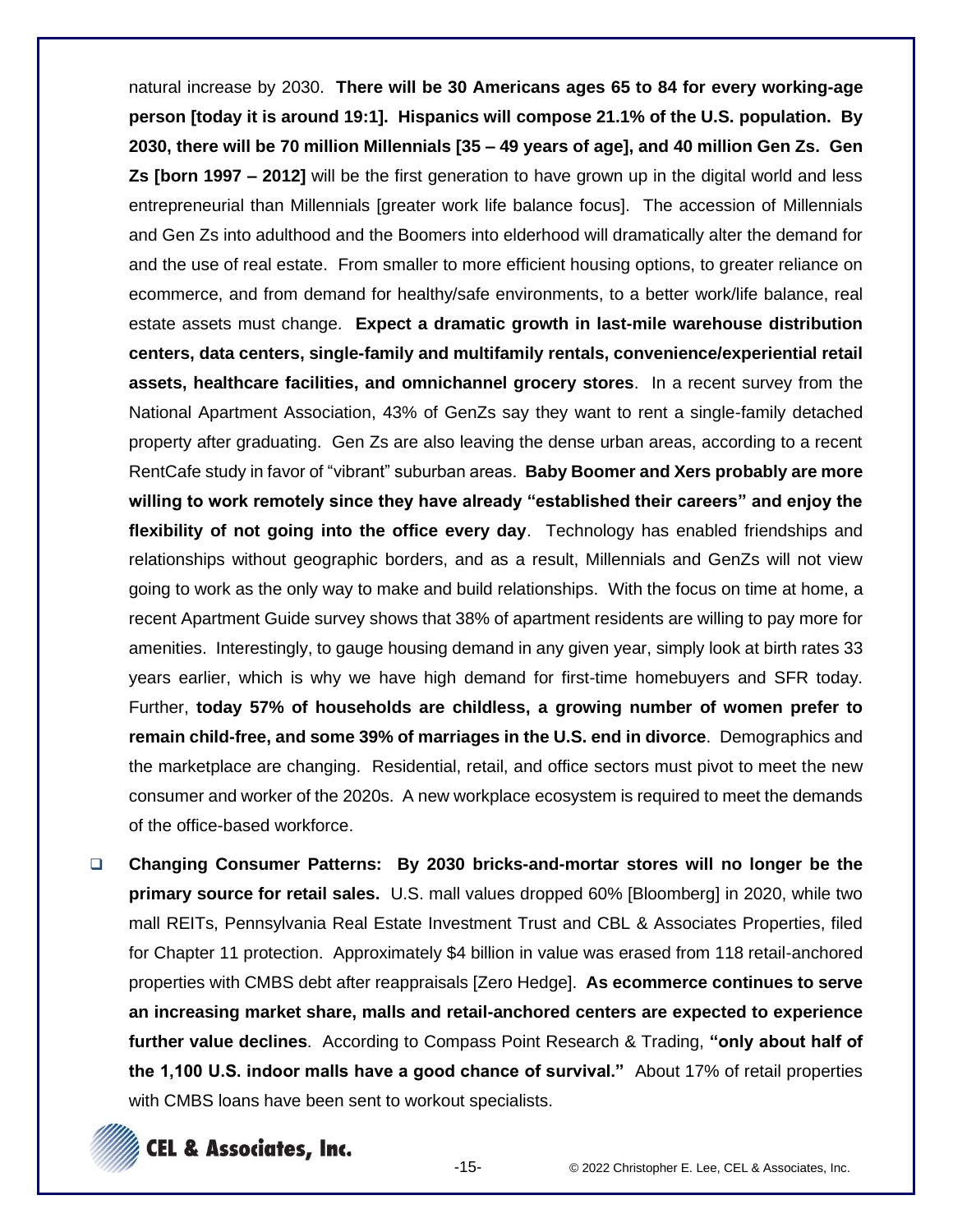# **Real Estate's Impact on Society – 2020s [Prospective]**

- Location will become less important than connectivity/networking.
- Consumers, not retailers, will drive consumerism.
- Up to 35% of U.S. office workers will not return to the office full time.
- Real estate assets will be focused on creating valued interactive environments.
- Consolidation/retirements will reduce the number of real estate firms by 30% 35%.
- Economic, low-regulation, entrepreneurial free zone markets will flourish.
- Predictive analytics, AI, and digital community will drive investments.
- Digital management platforms will oversee smaller buildings.
- Health monitoring technologies will be a component in all real estate buildings.
- Suburbs/edge cities will outperform many CBDs in real estate growth.
- Wellness ratings will become mandatory.
- Real estate loans may be subject to ESG and DEI requirements.
- Contact tracing may be mandatory in office buildings.
- Retail centers will use 3D scanners, infrared, and thermal imaging to monitor shoppers.
- New building materials will revolutionize the construction industry.
- Smart walls [health, safety, and entertainment/communications] will be in all Class A apts.
- A shift to cashless society will enable greater consumer tracking.
- Driverless cars and trucks will reshape parking needs/requirements.
- Up to 30% of current buildings will need to be upgraded or repurposed.
- 24- and 18-hour cities will flourish.
- Malls will move to 70% entertainment-based tenants ["experience retail"].
- Augmented and virtual reality will be commonplace, rendering the redefinition of space.
- SPACs [Special Purpose Acquisition Company] may accelerate mergers/acquisitions.
- NFTs [non-fungible tokens] emerge to reshape the buying/selling of real estate.

#### **#1 Likely Mega Shift**

Real estate firms will pivot and become lifestyle enterprises, shifting from asset-centric platforms, to capture the value of place, experience and connectivity. The seminal decision of the 2020s will be: does one work for capital or for benefit of all Stakeholders? The 2020s will be a pivotal year for the real estate industry. Will we remember our roots and our mission, or will we be relegated to sidelines as others [e.g., tech companies] take our leadership mantle?

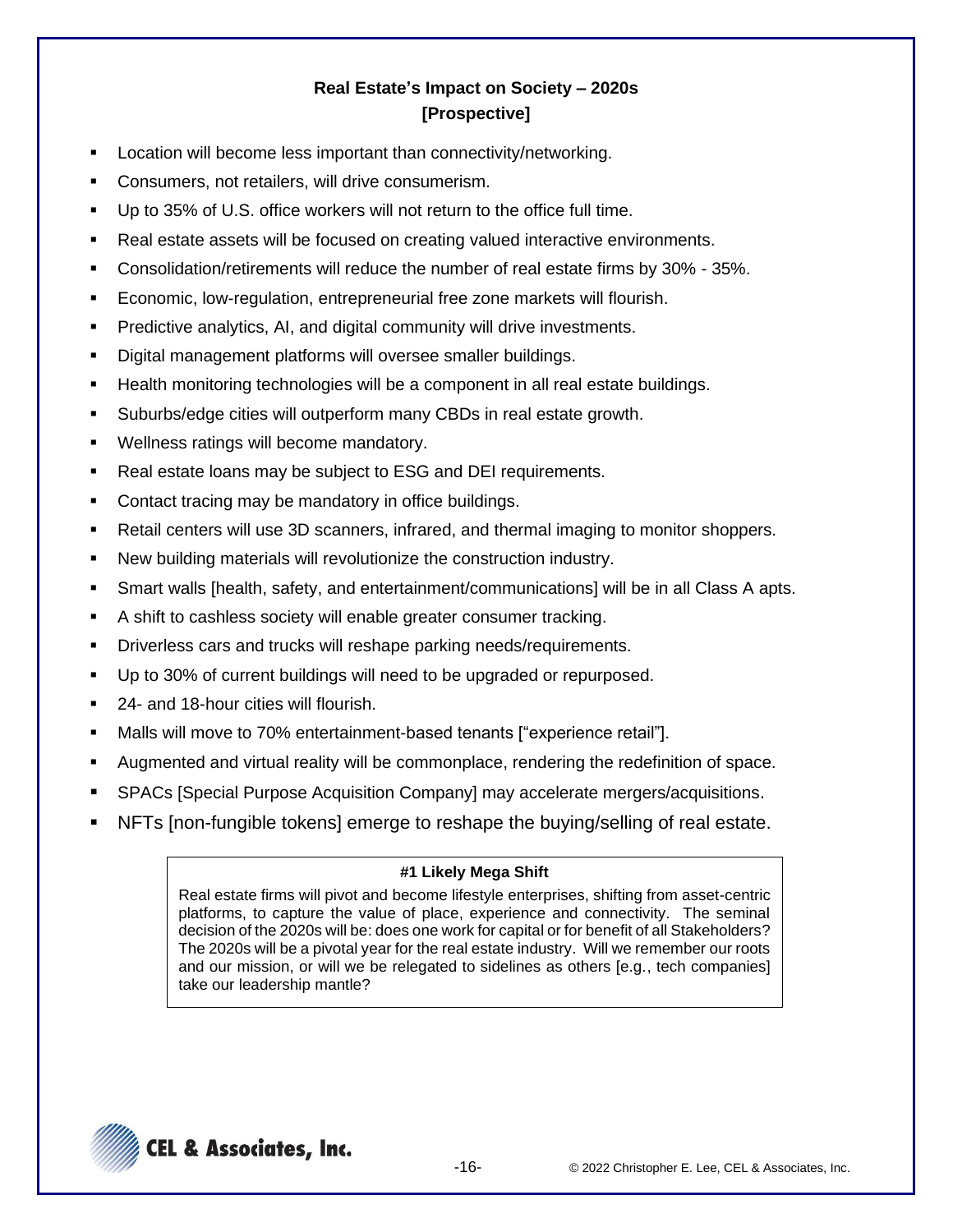This follows an entity acquisition trend, including: Onyx Capital's acquisition of Save-A-Lot, Apollo's purchase of Smart & Final, Kroger's acquisition of Harris Teeter, and Amazon's acquisition of Whole Foods. Further compounding the retail outlook CoStar estimated that **approximately 1.5 billion square feet of retail space leases expired in 2021.** Shorter leases and popups were being signed as businesses were faced with an unpredictable future. Agility and patience will be at the forefront for retail asset owners. Within a decade, shoppers can expect to walk into a store to find that their entire shopping history, propensity to buy, and most appealing items; the probability of buying "now" will be known to the store [AI] and then communicated to the customer via digital devices/apparel or instore co-bots. Everything will be "pre-set" at the store as predictive analytics drive the retail experience. **It is estimated that up to 33% of all retail purchases will occur online**. **Shopping centers will transition to entertainment and destination centers**. The discovery, education, and experience retailers and retail centers will flourish. **Values-based retail centers [e.g., environment, travel, interactive, etc.] will be branded by their experience or idea, not their name.** Popups, virtual showrooms, and personalized holograms will customize the visit/experience. **Every major retail real estate developer/manager will have cultural psychologists, mall ethnographers, and human behaviorists on staff**. Retail real estate will incorporate healthcare, community services, fitness and age-related business services into their centers. Amazon dominates with approximately 50% of U.S. ecommerce. That said, the human need to interact, experience, observe, escape, discover, and seek adventure will continue, causing retail real estate to pivot and restructure the retail experience to survive and compete. Mixed use projects will flourish along with omnichannel retailers.

❑ **Redefinition of Work:** According to the 2021 Freelance Forward survey, U.S. freelance workers contribute around \$1.3 trillion to the economy each year, and in the U.S. **freelancers numbered 59 million in 2021. By 2027, it is estimated that around 50% of the U.S. workforce will be engaged in gig work [gig workers represented only 10% of the workforce in 2012]. The amount of office space per worker has been steadily decreasing, and by 2030, with a combination of remote workers, staggered shifts, optional in-office workdays, technological advancements, and work-life balance priorities, the overall square feet per office worker could be less than 100 sf** [it was around 175 sf – 185 sf in 2020]. By 2023, the number of "professional service robots" is expected to grow to 537,000 [IFR]. The success of Zoom, Microsoft® Teams, GoToMeeting, and BlueJeans made going into the office or traveling to attend meetings no longer a need/requirement. Office space by 2030 will be dramatically redesigned, and the office building role for tenants and the marketplace will be redefined. **According to CEL & Associates, Inc. research, around 35% of today's office workers will not return full time**. Post COVID-19, McKinsey & Co. indicates that up to 25% more workers in

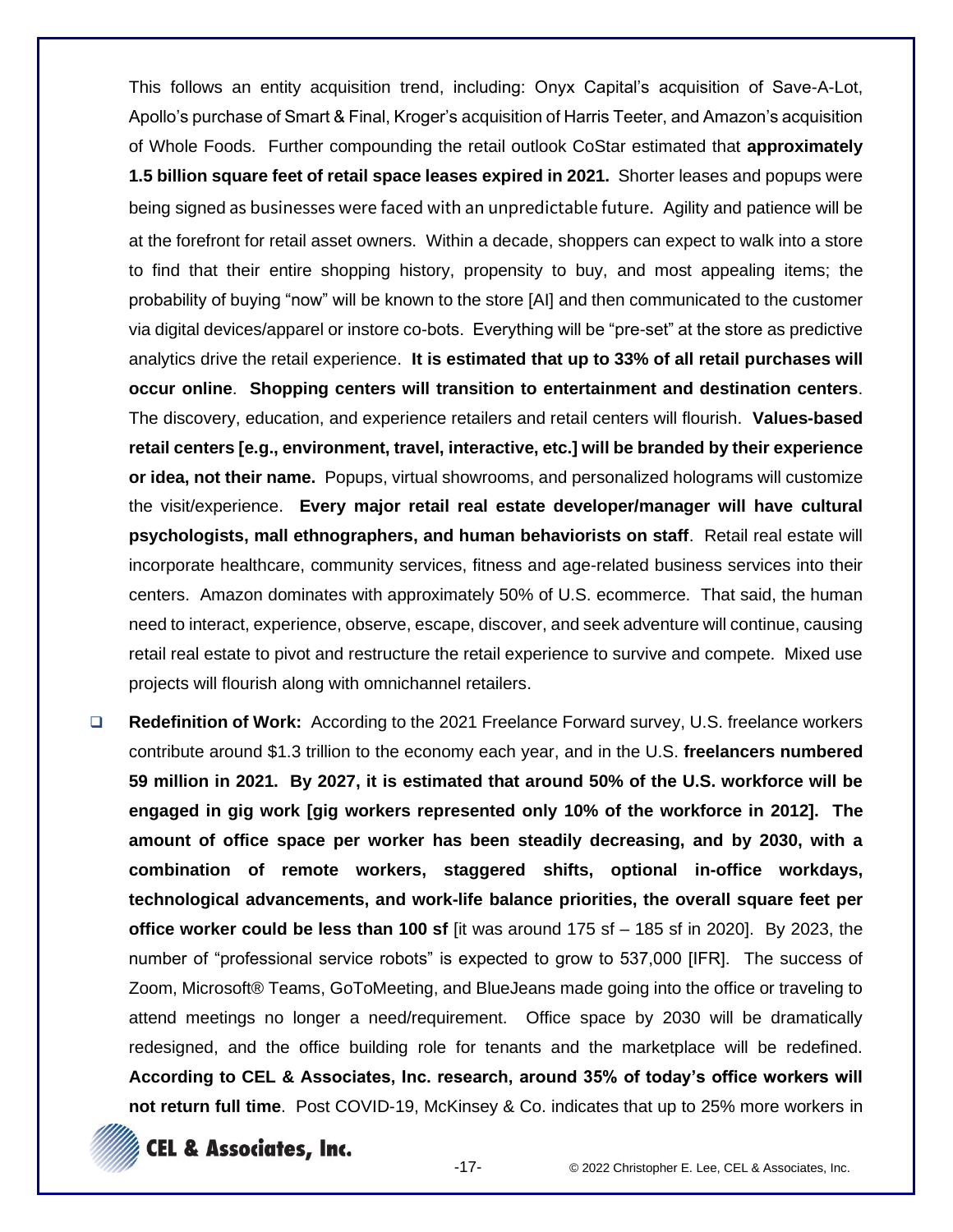advanced economies than previously estimated could need to switch occupations by 2030. A Bain Company survey found that 84% of U.S. companies responding were accelerating automation in response to COVID-19. **A July 2020 McKinsey survey of business leaders found that 85% of companies surveyed have accelerated digitization during COVID-19.** McKinsey also found that about 20% - 25% of workers in advanced economies could work from home three to five days a week. Over the next decade, **CEL & Associates, Inc. expects office workers could fall into one of three categories: remote workers [30% - 35%]; resident workers [50% - 55%]; and hybrid workers [15% - 20%].** In the 2020s, the open office is a nonstarter, as a one-size-fits all solution will not be readily accepted in a post COVID-19 world. Real estate companies must reinvent and research: what constitutes the trusted work culture; what is the proper balance between digital infrastructure and the employee experience; and what is the appropriate staffing model [employees, freelancers, contract employees, etc.]. **Micromanaging is out, while empowerment, teams, and collaboration are in**. Best work-from-home cities like Philadelphia, Chattanooga, Phoenix, Madison, The Woodlands in Texas, Fort Collins, Nashville, Denver, Seattle, Portland, Salt Lake City, Austin, San Diego, Raleigh, and Richmond, among many others, will attract those who seek a work-life balance. **Office space in 2030 will be a combination of coworking space, flex space [up to 25% - 35%], public space, Cloud networking hubs, collaborative team/growth zones, and individualized settings. Occupiers by 2030 will need both physical space and virtual space to be competitive.** Decentralization, utilization of the agile workforce, and a complete redesign of the "workspace" will be requirements by 2030 if office building owners/operators expect to remain competitive. Older office buildings will be repurposed, a new workplace infrastructure will emerge, and the trending "Smart" building will be the preferred location for many occupants. **The office building of the future will resemble Marriott and function more like Google.**

❑ **Last-Mile Logistics:** The rapid growth of ecommerce over the past decade is expected to continue in the 2020s. NAIOP Research Foundation projected 315 million square feet of industrial net absorption for 2021, as getting products to retailers and consumers has become a top priority. **By 2023, Amazon will have at least 355 U.S. warehouses encompassing nearly 319 msf.** In 2020, Amazon earned around \$600 in merchandise sales per retail and distribution square foot and planned to put 1,000 small delivery hubs in less accessible areas. In 2020 the value of the North American logistics market was around \$2 trillion. New stacking systems, the growth in driverless vehicles and delivery drones, and rapidly rising demand for cold storage facilities will create demand-based opportunities for hundreds of millions of square feet of last-mile logistics facilities. Today, trucking accounts for around 70% of total freight tonnage movement in the U.S. From 2019 to 2030, freight tonnage is projected to increase 25.6%, according to the American

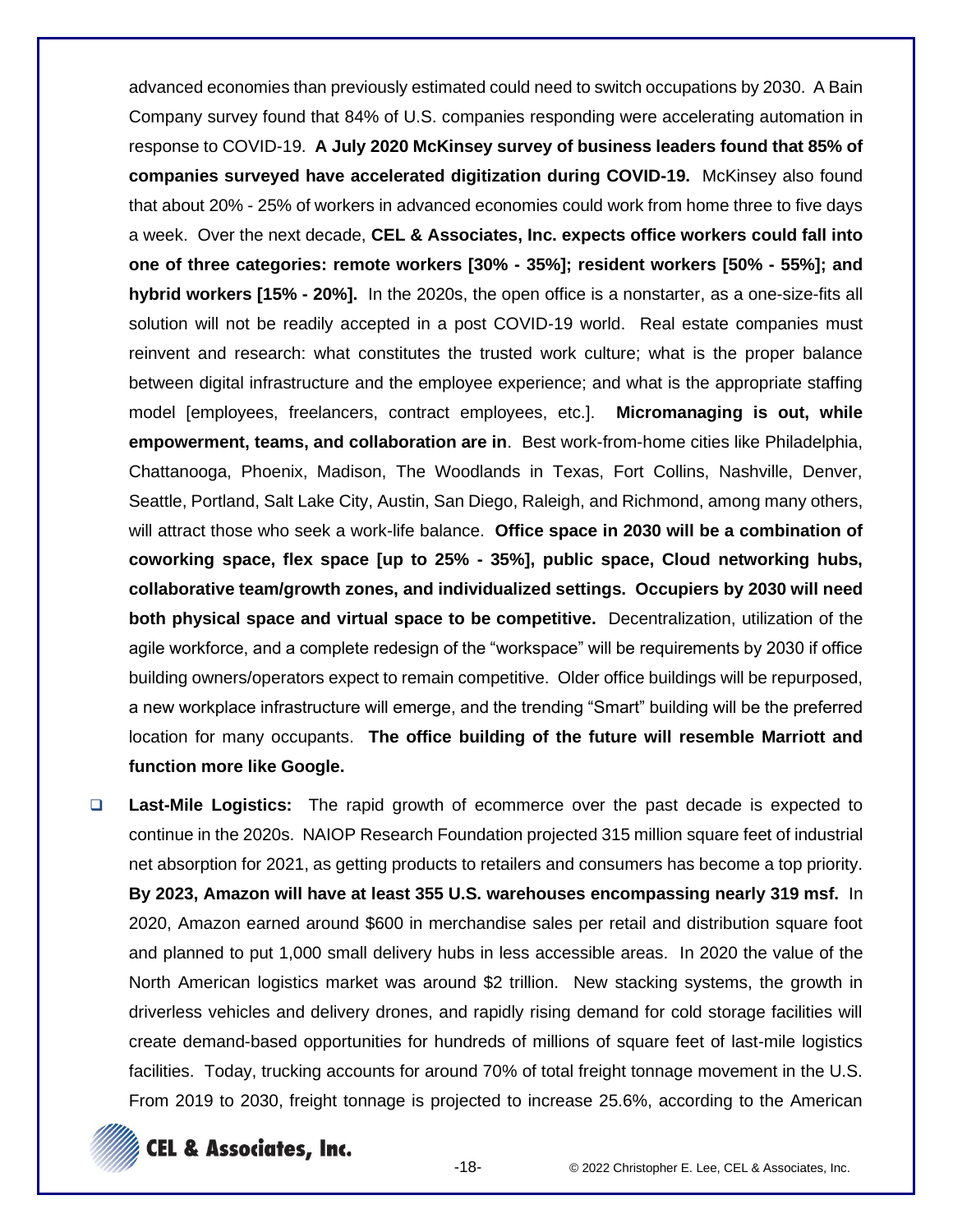Trucking Association. **Consumers and businesses want just-in-time and need-it-now deliveries. B2B and B2C buying and delivery expectation patterns are changing rapidly**. Coca-Cola teamed with Walmart to make daylight drone deliveries [within a one-mile radius of a Walmart Supercenter] of select Coca-Cola products. The Sharing economy, machine-to-machine parcel deliveries, readily accessible "pick-up lockers," automated loading and picking systems, and use of robotics will mandate "new" warehouse/distribution facilities. The repurposing of existing and design of new facilities [with far more environmentally friendly features] will create many opportunities for real estate developers and entrepreneurs. **Logistic/warehouse facilities in 2030 will look like Walmart but function like Hartsfield Jackson Airport in Atlanta**.

❑ **Shift to a Rental-Based Society:** From Uber to iTunes, from Airbnb to furniture/clothing rentals, from the Netflix ability to stream the Nintendo Wii, the Microsoft Xbox 360 and Sony PlayStation 3 gaming systems, and from tools and equipment to home appliances, **the shift to a rental-based society is underway.** Renting is an economic, convenient, timesaving, environmentally sensitive, and a for-the-moment solution for a growing number of Americans. When purchasing is too expensive, when the value of a new purchase declines dramatically after taking possession, and when "trying it first" is a preferred consumer behavior, **renting becomes a pattern for daily life. Today more than 20% of Americans age 65 and older live in multi-generational homes. By 2030, CEL & Associates, Inc. expects residential rentals [multifamily and single-family] could comprise around 50% or more of market demand [today it is around 35%].** The median U.S. home value at YE 2021 or 1Q 2022 was around \$346,900 and rising, while in many of the major U.S. employment centers, it is much higher [e.g., \$793,100 in California, \$615,000 in Colorado, \$606,643 in Washington, \$350,000 in Virginia]. **Many Millennials, Gen Zs, and a growing number of Gen Xers will not be able to purchase a home.** Further, in a gig economy and rapidly shifting job market trends, owning a home many be an anchor, not a launching pad. In 2020, the Millennial homeownership rate is 43%, well below the homeownership rate of Gen Xers [67%] and Baby Boomers [77%]. COVID-19 impeded Millennials' and Gen Zs' home buying abilities by many years…for some, permanently. **Renting for life is now a growing trend**. **Homeownership for those who live in their [owner occupied] homes could decline to 50% or lower [much like many European countries].** Companies like Vertical Harvest are combining affordable housing with vertical farms. Watch for a dramatic rise in single-family, affordable multifamily, age-restricted, and suburban residential rentals. Build-to-rent and rent-to-own options will grow over the next decade. Bill Gates' 24,000-acre "New Smart City" outside Buckeye, Arizona, may be a learning laboratory for the new cities of tomorrow. However, **one trend/concern to watch carefully is a growing demand for government control of all rental housing**. The initial seeds were sown in 2020 with COVID-reaction policies [e.g., eviction

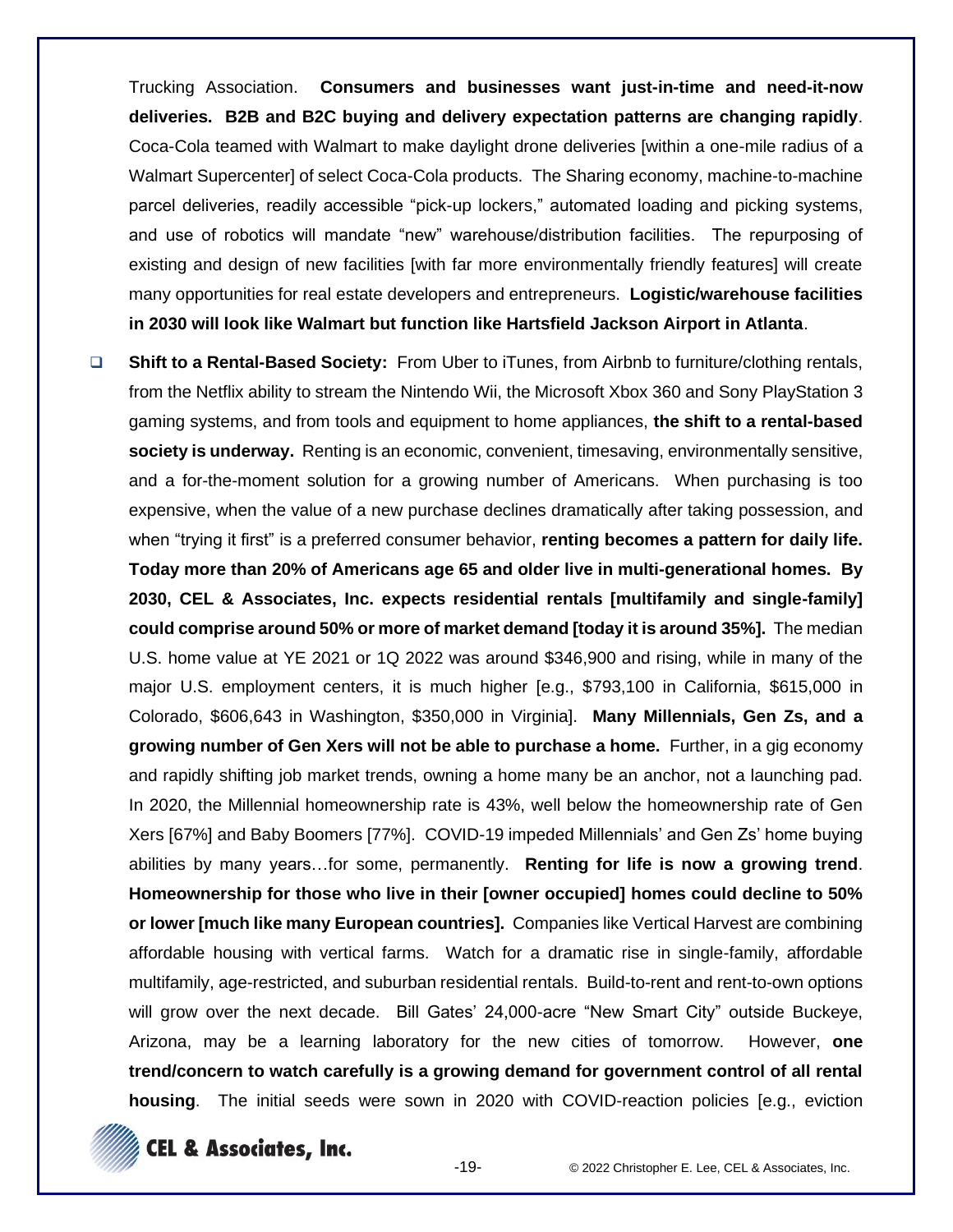prohibition], and growing rent control legislation is a sign that housing may be declared a "right" and governmental controls are the best solutions. Multifamily properties will look like small villages, feel like WeWork and function like a cruise ship. **In the 2020s, the American Dream will be about the quality of life, not the "quantity of stuff."**

❑ **Rise in PropTech and the Metaverse:** Like FinTech [finance and technology], **PropTech [property and technology] is a rapidly growing and impactful real estate industry trend.** In 2021 sales of real estate in the metaverse topped \$500 million [CNBC]. How the real estate industry buys, sells, designs, constructs, finances, manages, and monitors onsite activities is turning increasingly to technology-based solutions. Occupiers and users want to control their experience [lighting, temperature, accessibility] in a more friendly "digital occupant experience." 5G will enable a multitude of online experiences. By 2030 the real estate industry must face and respond to the Internet of Everything. By 2030 Americans will be able to communicate their thoughts digitally. **Our wearables, smart fabrics and embedded computing will enable us to taste, smell, feel textures, and touch. The lines between thinking and doing are blending together. When a tenant, resident, or consumer can touch, see, smell and experience anything, anywhere, at any time, then what becomes the role of real estate?** Real estate is rapidly moving toward ubiquitous connectivity. **By 2030 you will not "go online," but will** *be* **online 24/7. The rise of communitarianism is inevitable**. Digital reality, holograms, cognitive technologies, and blockchain are rapidly changing the real estate industry [does anyone know or care?]. Technology provides flexibility, customized experiences, data collection/analytics, and interactive communication among the various Stakeholders [occupier, building manager, owners, maintenance personnel, lender, vendors, etc.]. **Real estate is the largest asset class in the world, and yet it significantly trails many other industries in the use of technology.**

PropTech will fundamentally change the residential rental, shopping, workplace, hospitality, and logistics sectors. Construction, property management, maintenance, and brokerage will be impacted significantly over the next decade. The rise of alternative transaction models, online financing and insurance software, capital-raising, worker productivity, leasing [think virtual tours], appraisal, and service offerings will be turned upside down with PropTech ventures. COVID-19 added preventive technology to existing facilities to assure safety and wellbeing of all users. While accurate numbers are not available, there are **an estimated 6,000 PropTech companies, and global investments in PropTech are estimated at \$12 billion to \$15 billion.** Firms like Fifth Wall, MetaProp, Real Estate Technology Ventures, among many others, have taken the lead in accelerating the perfection and rollout of many exciting and valued property-based technologies. While PropTech slowed by early 2020, **many investors and analysts believe the "best is yet to come."** Real estate is becoming a community where you connect, collaborate, build skills, and



**EL & Associates, Inc.**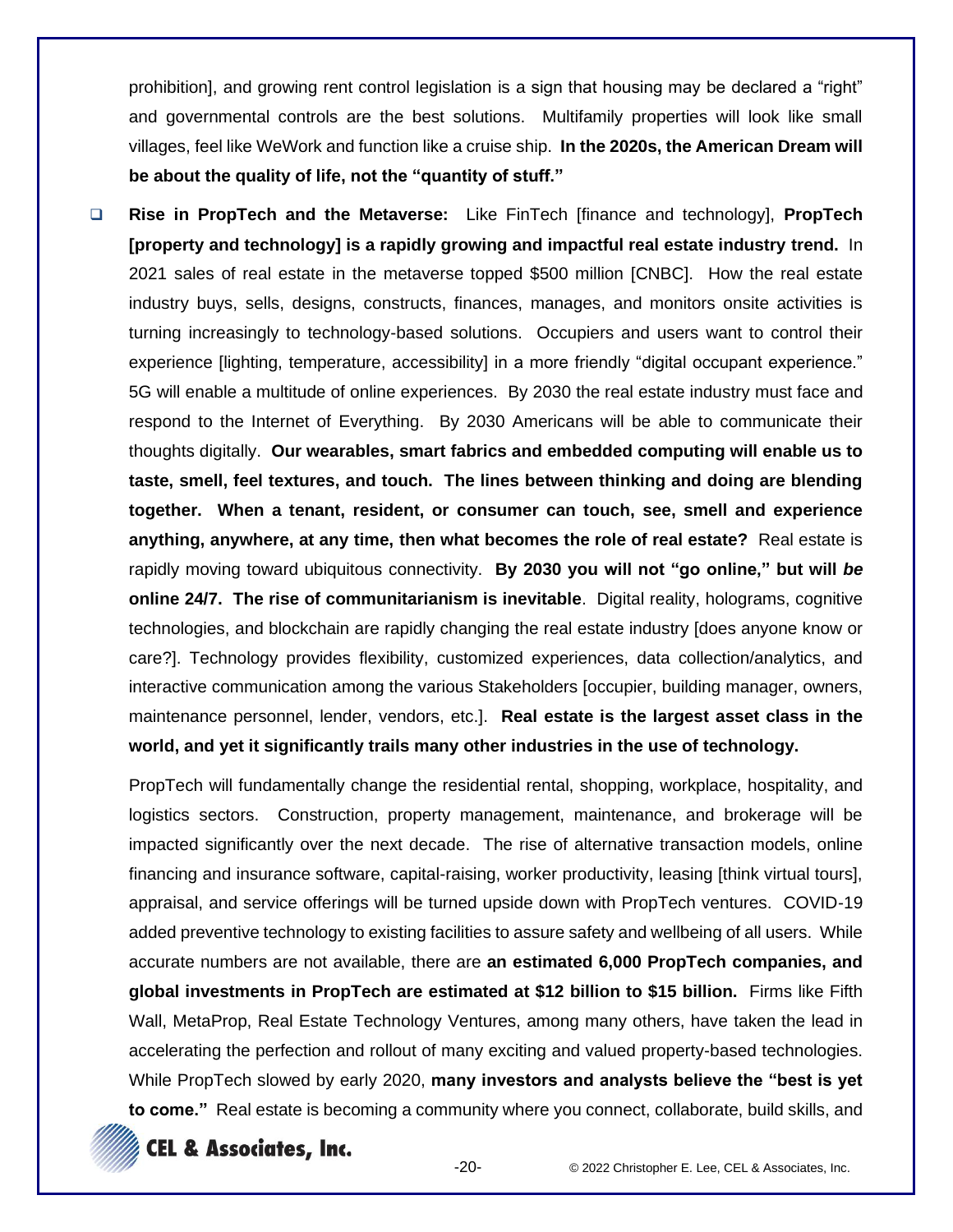network. The role and need for brokers, lending officers, insurance agents, appraisers, maintenance personnel, property managers, leasing representatives, and capital markets professionals are being questioned, reviewed, and reshaped. **By 2030, technology for the real estate industry will be as valuable as capital has been prior to 2020**.

- ❑ **Healthcare & BioTech:** The U.S. healthcare spending increased 9.7% in 2020 to \$4.1 trillion, a much faster rate over the 4.3% increase experienced in 2019. U.S. healthcare industry expenditures could reach more than \$6 trillion by 2028. Annually, the U.S. spends around \$12,530 per person on healthcare. The combination of an aging population; increases in chronic disease; greater expenses for vision, dental and dementia care; rising drug costs; and inefficiencies has created a growing demand to "fix it" and make healthcare and wellbeing a part of everyone's lives. Healthcare industry employment is expected to grow 16% from 2020 to 2030, adding around 2.6 million jobs. According to Grand View Research, the global BioTec market size was valued at \$752.8 billion in 2020. From health to farming, and from food to bioinformatics, the BioTech industry is poised for significant growth over the next decade. **As a result, the real estate industry is poised to be the supplier of healthcare facilities; laboratories, research and development facilities; pharmaceutical factories; diagnostic centers; memory care and dementia facilities; rehabilitation and wellness centers; dental and optical care; outpatient facilities; and testing centers. Healthcare and biotech will be integrated into every office building, apartment community and retail center**. Manufacturing and distribution facilities will grow rapidly to meet the demand. The repurposing of aging industrial and office buildings will represent many unique redevelopment opportunities. The deployment of building sensors, smart walls, digital identifiers, ultraviolet technology, upgraded air filtration systems, and ionization and health monitoring technologies, will require building owners to invest in, not wait for the adoption of, new public healthcare practices. Markets with exemplary colleges and universities will flourish, because attracting talent to fill highly skilled positions will be the key to success.
- ❑ **Consolidation, Legacy Exits & Succession: By 2030, 50% - 60% of today's real estate founders, CEOs, and senior C-Suite executives will be retired, in accelerated phase-down or no longer actively involved in the real estate industry. Only 30% of privately held real estate firms survive into the second Generation, and only 3% survive into the fourth Generation**. This is hardly the trending data needed for a seamless transition. The net results are entity sales, mergers or bifurcations [passive income vs. operating income platforms]. Promoting leaders from within has only a 70% - 75% success rate. Over the next decade, the number of Founder exits, CEO retirements or enterprise sales will jump dramatically. By 2030, 25% or more of the real estate firms operating in 2020 will be gone. The growth of SPACs [Special Purpose Acquisition Company] will give additional opportunities for those who seek growth via



**CEL & Associates, Inc.**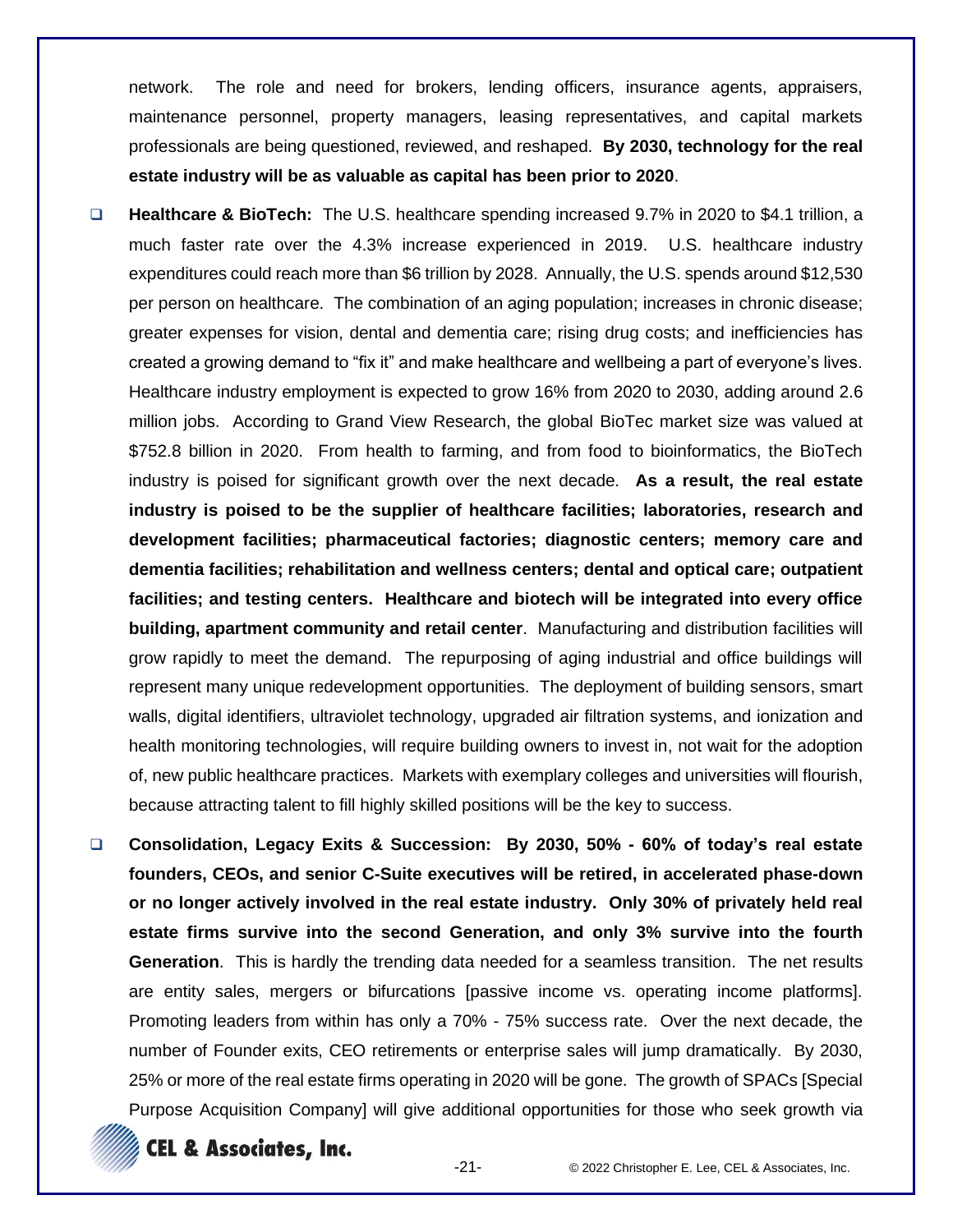entity acquisitions. The rising costs of talent, technology, capital procurement, and overall operating costs will benefit larger firms that can afford to invest and allocate those costs across multiple verticals/divisions. While succession planning initiatives will accelerate during the 2020 decade, the eventual outcome [without independent governance] is in doubt. **Consolidation probably will mean a reduction in C-suite talent and a growing need for visionary leadership. The negative impact of these consolidation trends on the real estate industry is probably one of the most significant determinants on the eventual role and relevance of the real estate industry in society**. The loss of and inability to replace the transformative leadership styles of those who have shaped the real estate industry for the past 70+ years is, today, an unanswered question. True visionary leadership cannot be automated, digitized or relegated to "processes." Great evergreen real estate companies are created by transformative teams of passionate visionaries.

❑ **Capital Dominance:** During the past 20 – 30 years, the role of capital in the real estate industry has shifted from Investor to Partner to Controller. **Real estate assets are increasingly becoming "too expensive" for the local/regional investor**. The increasing number of challenges to overcome [environmental, aging, HVAC systems, structural issues or use restrictions] limits the number of firms that have "staying power" capital resources. In 2020, more than 25,500 real estate assets were traded [those valued over \$2.5 million]. Nearly all top buyers were institutions, funds, foreign buyers, and REITs. **The small to mid-size developer is increasingly challenged to find opportunities that do not require institutional capital**. Consequently, **the real estate industry has shifted to working for the capital, fees, and promotes, and is more focused on "turning assets" than "long-term holds." Overall asset impact to the surrounding environs has given way to yield and investment multiples**. Total global real estate assets under professional management totaled \$10.5 trillion at the end of 2021 [MSCI]. Blackstone [\$319b], Brookfield Asset Management [\$211b], PGIM Real Estate [\$145b], Prologis [\$143b], and Nuveen [\$132b] were the top five managers. KKR has dedicated \$800 million to acquire warehouses. In late 2019 Blackstone closed on a \$20.5 billion real estate fund. By year-end 2021, around \$250 billion in capital was seeking real estate investment opportunities. While ESG is gradually shifting real estate strategies, **watch for a decade of acceleration in socially responsible real estate investing. The positive attributes of real estate on a community and the social fabric of that community will become an integral component of performance scorecards for institutional and fund investors. Niche real estate asset classes will gain additional exposure alongside the traditional asset classes**. Forty years ago, real estate was a very small allocation within institutional portfolios. Today, real estate has moved from an alternate investment class to join the big three [cash, bonds, and stocks] as an institutional asset class. However, while hundreds

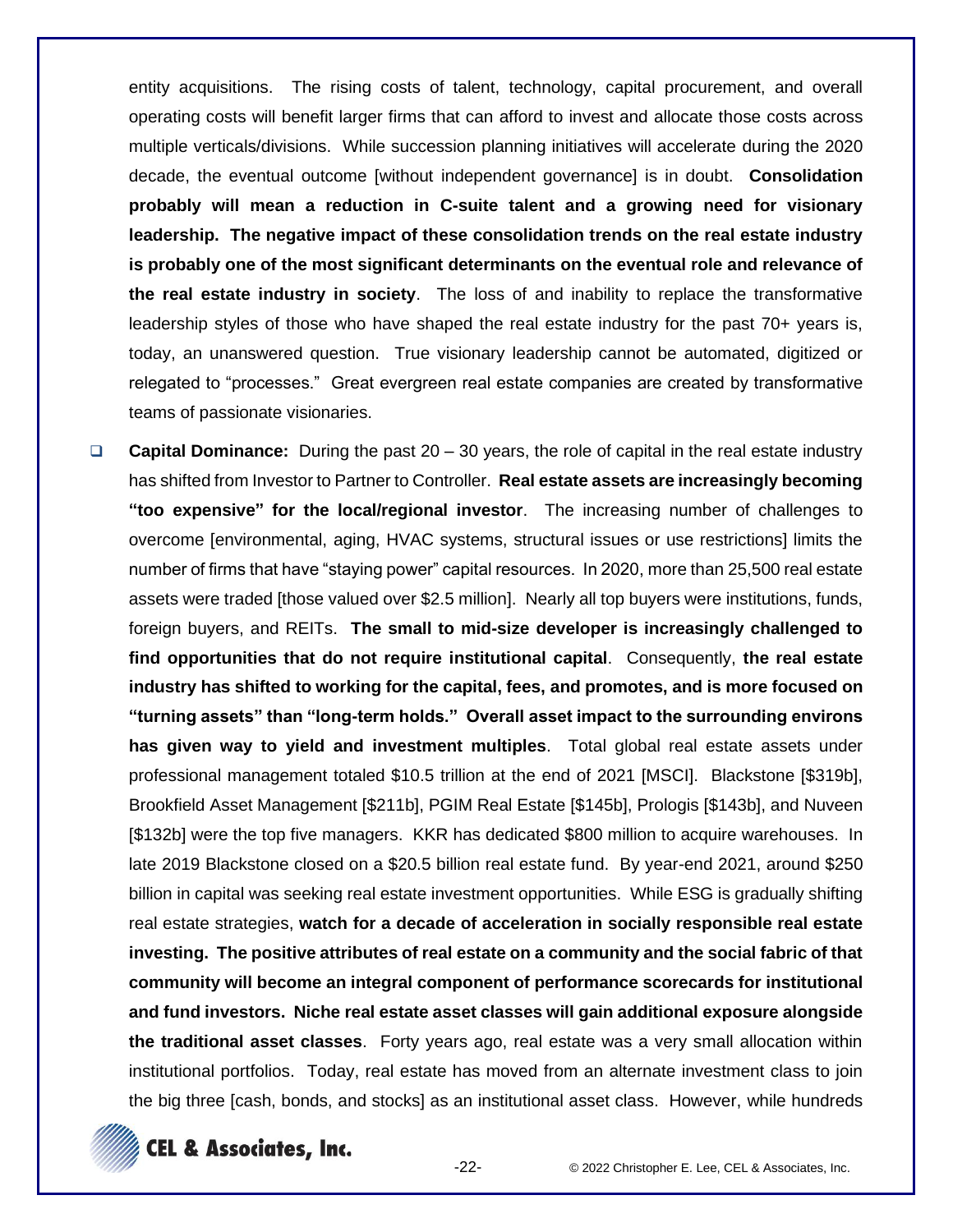of billions in institutional capital have been deployed into real estate assets, the lack of a community or social responsibility has often been ignored. **The decade of the 2020s will be a fork-in-the-road moment for the real estate industry.** Does real estate work for the capital or is capital a partner in creating great outcomes for all Stakeholders? **The key question over the next decade is not where will capital take us, but how will it impact the vitality and value of our cities?** Will capital move the needle to a more holistic outcome? The issue isn't a lack of capital, but a fading lack of vision and leadership to achieve even greater results. The real estate industry can fill that void.

❑ **Service Companies Will Be Dramatically Different:** In the 1980s, it was all about "dots on the map" and "filling out the verticals." In the 1990s, it was about adding, expanding, and offering 20 – 30 different "service lines." By the 2000s, real estate service companies expanded and added capital markets and corporate solutions platforms. In the 2010s, consolidation, legacy exits, technology, and analytics became top priorities. In the 2020s, real estate service companies will again pivot and restructure their service platforms to reflect an ever-changing marketplace. **Many senior-level, experienced transaction brokers will shift their time and focus to the Principal side of real estate…raising capital, buying assets and building long-term cashflow. The industrial and retail areas of brokerage will come together to serve the logistics needs of retail tenants**. Many transactional brokers will move to the suburbs and seek a more balanced work/life career. **Up to 50% of today's brokers could be replaced by "strategic advisors" who look more like a McKinsey or BCG Partner**. Facilities services will expand dramatically over the decade as corporations seek to reset their hub operating platform, and provide a healthy, safe, and productive workplace environment. **During the next 10 years, "specialty brokers" will increase significantly as "niche experts" are preferred over general brokerage**. Financing will become automated and rely more upon sophisticated technology to navigate and serve the capital needs of clients. Property Management will be far more integrated with and dependent upon technology, real-time digital transformation, and remote/digitized oversight. Appraisals will become automated. **The ultimate outcome of the 2020s will be the rapid growth of the Big 3 via data/knowledge platforms, not "adding more staff."** Predictive analytics, proprietary data and unique strategic insights will dominate real estate service delivery platforms. Oh…and property management…this service line will be elevated in importance as recurring income becomes the #1 priority for most full-service real estate organizations.

❑ **ESG & DEI Opportunities:** It is estimated to require \$5.2 billion over the 10-year period 2020 – 2029 to decarbonize the built environment and green real estate [\[Vivid Economics\]](https://www.vivideconomics.com/). By the end of 2021, there were 1,105 projects, and more than 247 gross msf under LEED. Around 5% - 6% of all buildings are LEED certified, and approximately 11% - 12% have an Energy Star label.



**CEL & Associates, Inc.**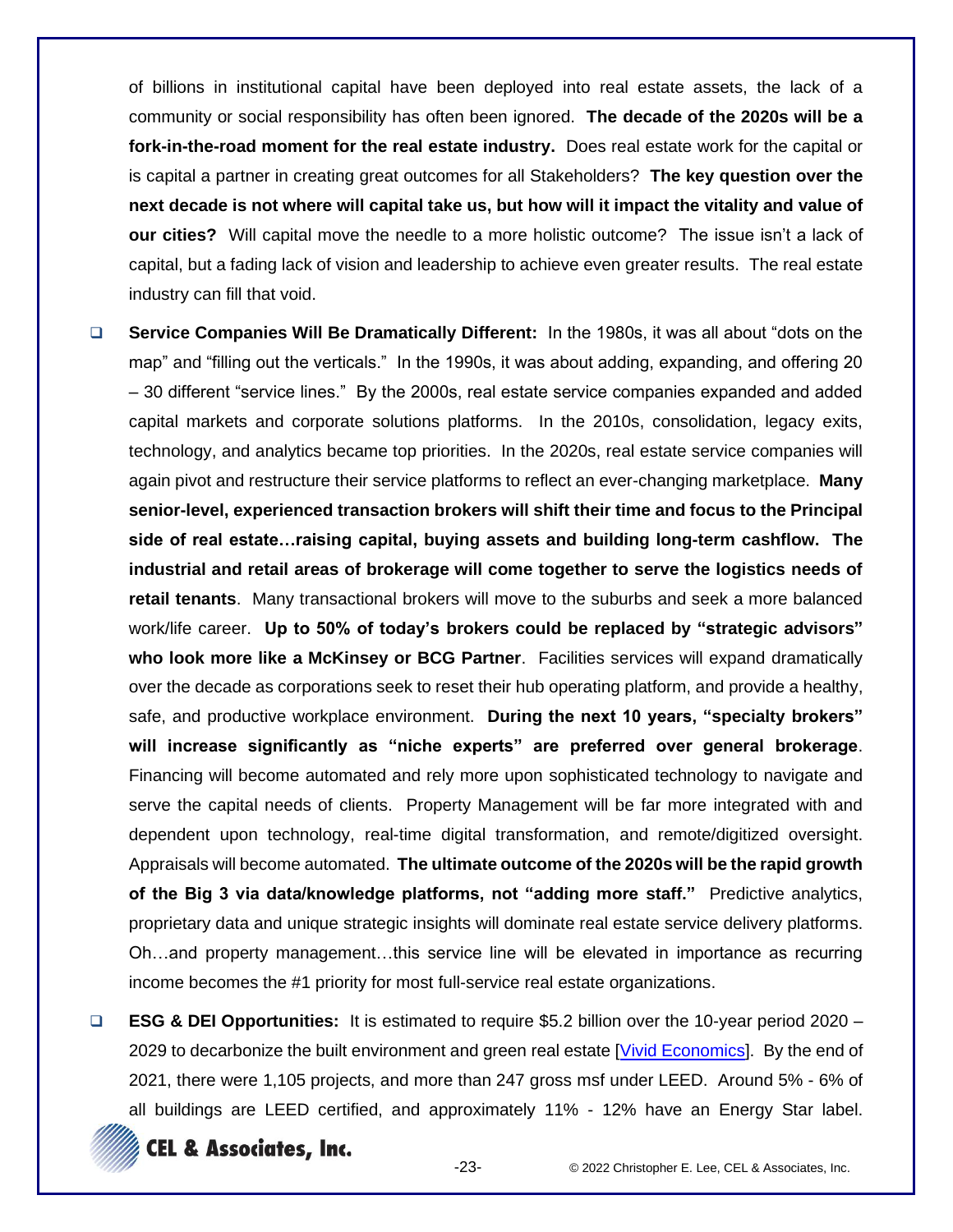Worldwide, there is approximately 1 bsf of recertified LEED space, nearly 24 bsf of LEED registered and certified, and 11,000 projects participating in LEED. More than 1 billion square feet of buildings are enrolled in the WELL Health Safety Rating. According to [Verified Market](https://www.researchandmarkets.com/s/verified-market-research?gclid=Cj0KCQjwgMqSBhDCARIsAIIVN1Vy8V-Hk8RkRruKRswmiNtj3Lim4bGpnXwLZgzjrwkCJZ8LFaaVXfwaAsWWEALw_wcB)  [Research,](https://www.researchandmarkets.com/s/verified-market-research?gclid=Cj0KCQjwgMqSBhDCARIsAIIVN1Vy8V-Hk8RkRruKRswmiNtj3Lim4bGpnXwLZgzjrwkCJZ8LFaaVXfwaAsWWEALw_wcB) the global green building materials market size was valued at \$256 billion in 2020 and is expected to grow to more than \$653 billion by 2028. As much as 30% of all building materials [2.2 billion tons globally] used by a typical construction site can end up as waste [\[BigRentz\]](https://www.bigrentz.com/?utm_source=Google&utm_medium=Adwords&utm_campaign=%2AKB-Branded-BigRentz&adgroup=66928282793&keyword=big%20rentz&location&geo=9061089&lid=t0IZ13Qzv6&gclid=Cj0KCQjwgMqSBhDCARIsAIIVN1VZp2zJMr3o6aPxFABqKjeHIdQO_wxI0IJQfH88KF5SFWYIuuRdcesaAjGbEALw_wcB).

Creating environment, social, and governance for the real estate industry means doing the right thing all the time. Seeking a net zero goal by 2050 is achievable, and annual assessments on ESG progress should be an integral component of annual planning and budgeting. Integrating social inequity, climate-related disruptions, implementing green leases and "scoring" investments under ESG standards could become commonplace over the next decade.

Diversity, equity, and inclusion in the 2020s will become a requirement for those seeking capital, entitlements, loans, and anchor tenant leases. It is estimated that around 9% - 10% of C-suite positions within the real estate industry are occupied by women, and 44% of those C-suite women are in a Human Resources role. Compared to other industries [finance 31%, healthcare 26%, technology 23%], the real estate industry has a long way to go…a tremendous opportunity for those who embrace DEI now, as the size of the talent pool for women and minorities is fairly small.

By 2030, every successful real estate firm, regardless of size, market or service focus, will have robust ESG and DEI plans that are regularly monitored and measured. All real estate firms must remember to stay focused on their vision, mission, and purpose, remain steadfast to their standards of excellence and core values, and always do the right thing…the first time…and every time.

❑ **Talent Shortage Will Require Pivots:** In the 2020s, the demand for outstanding talent far exceeds the pool of available talent. At the peak of COVID, 68% of real estate employees [fulland part-time] were working remotely. According to a CEL & Associates, Inc. survey, **78% of real estate firms are having difficulty finding qualified individuals to fill vacant or new positions.** In 2022, approximately 28% - 35% of real estate workers have returned to the office full-time. Real estate firms in 2022, due to COVID catch-up, inflation, and retention challenges, have **increased base salaries overall (up to 5%, 75th Percentile and 7%, 90th Percentile].** Benefits, perks, and other non-financial work/life balance options have accelerated. Real estate companies offering a telecommuting option for real estate employees has increased from 44.5% in 2019 to the current 60.6%. Around 48% of real estate firms are "expecting to change" their Talent Management plans to attract younger workers. Taking care of HIPOs, extending LTIP options to a larger pool of employees [excluding 401(k) programs], enhancing the onboarding experience, instilling a

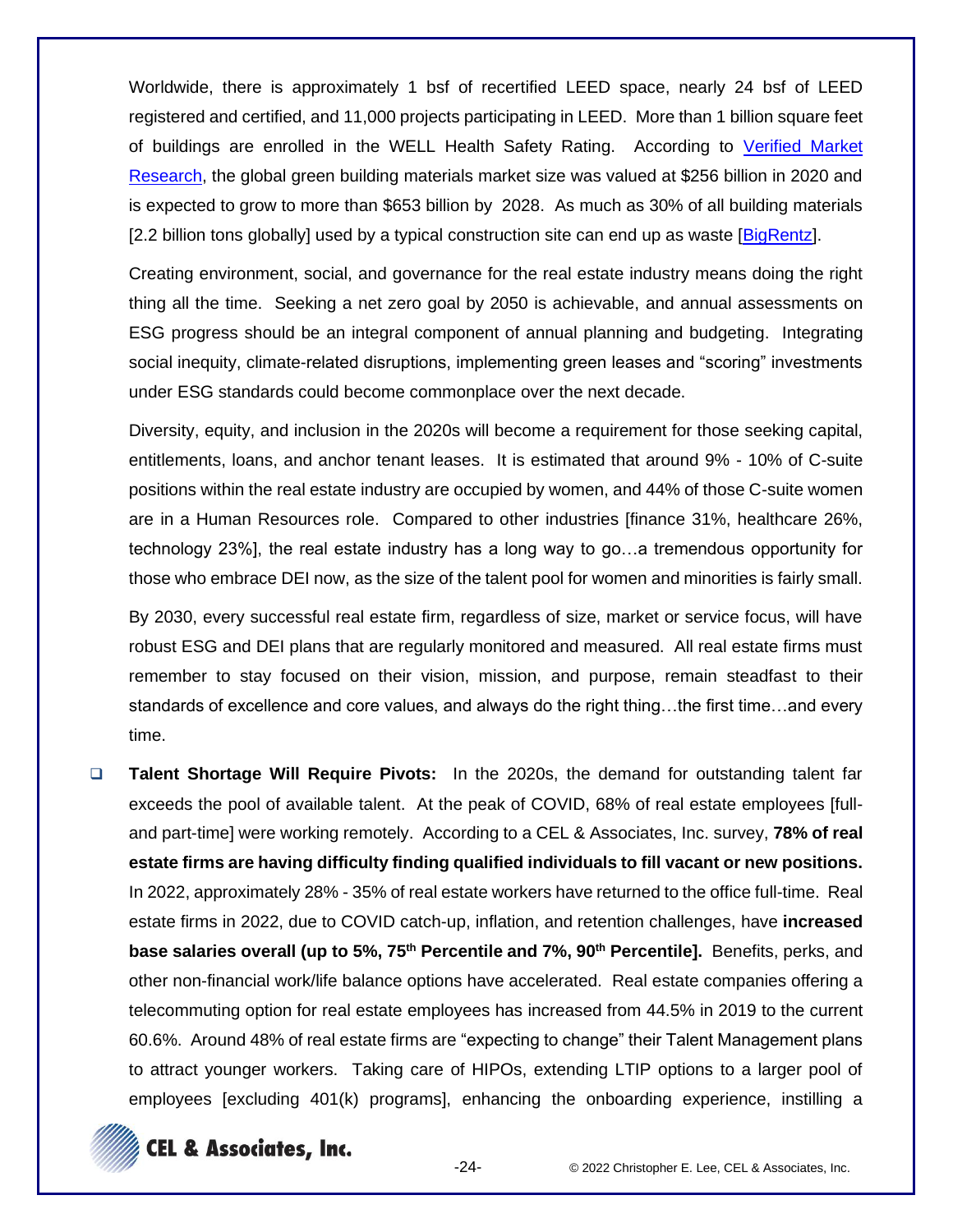continuous culture of learning and **reimagining the "total" employee experience** are underway in the majority of best-in-class real estate firms. Talent analytics are being adopted and nontraditional sources for employees are being pursued. Absent great talent, a growing number of real estate firms are automating, digitizing, offshoring, using Independent Contractors, and/or outsourcing various functions. In the 2020s, real estate firms must: enact viable succession planning structures; strengthen their leadership team and capabilities; align vision, goals, strategies, and purpose; encourage innovation, transparency; and implement a firm-wide "standards of excellence" platform. Addressing the total "human experience" within the workplace will be both a challenge and a strategic opportunity for real estate firms throughout the 2020s.

#### **Closing Remarks**

From the 1950s through today, the real estate industry has experienced a rollercoaster ride of highs and lows, unprecedented opportunities, never-seen-before challenges and a truly remarkable 70 year run. Beyond the surge of demand after the end of WW II, and far more than the halcyon years in the 1980s and 2010s, it has become a major financial force in the U.S. and global economies. The real estate industry, according to federal statistics, contributes nearly \$3 trillion to the U.S. economy. Some sources place the combined value of all real estate in the U.S. [residential, commercial, and government] at around \$70 trillion, although no one knows for sure. Beyond the value, its greater significance is its role, impact, and relationship with 332 million Americans and tens of millions of visitors to the U.S. each year. **Real estate shapes our cities and communities, actualizes dreams, and binds society together. Too often the focus is on the four walls but not what happens inside those walls. What endures are not just quantitative metrics, but qualitative outcomes**. If life can be defined by what we do, then the real estate industry must be valued by its future societal and community impacts. American exceptionalism works when cultural values and outcomes are aligned. **Being rewarded for risk is as valuable as making a difference**.

The decade of the 2020s is off to a rough start, and the COVID recovery will continue to stretch through this year. However, this disruption offers the best opportunity for the real estate industry to recapture its role as the architect of great community outcomes. **We must open our minds to the new and exciting opportunities ahead, welcoming fresh perspectives and innovative thinking while avoiding herd mentality. The great industry icons of the past 70 years knew this**: to make a difference, you take bold steps, keep all options on the table and avoid overreaching. Society and the real estate industry must become self-aware and embrace, not compromise, core values. William Whyte, Bill Rouse, Jane Jacobs, and many others realized that real estate can bring people together for optimal results for all Stakeholders. **If we remember where we came from, we can be valued** 

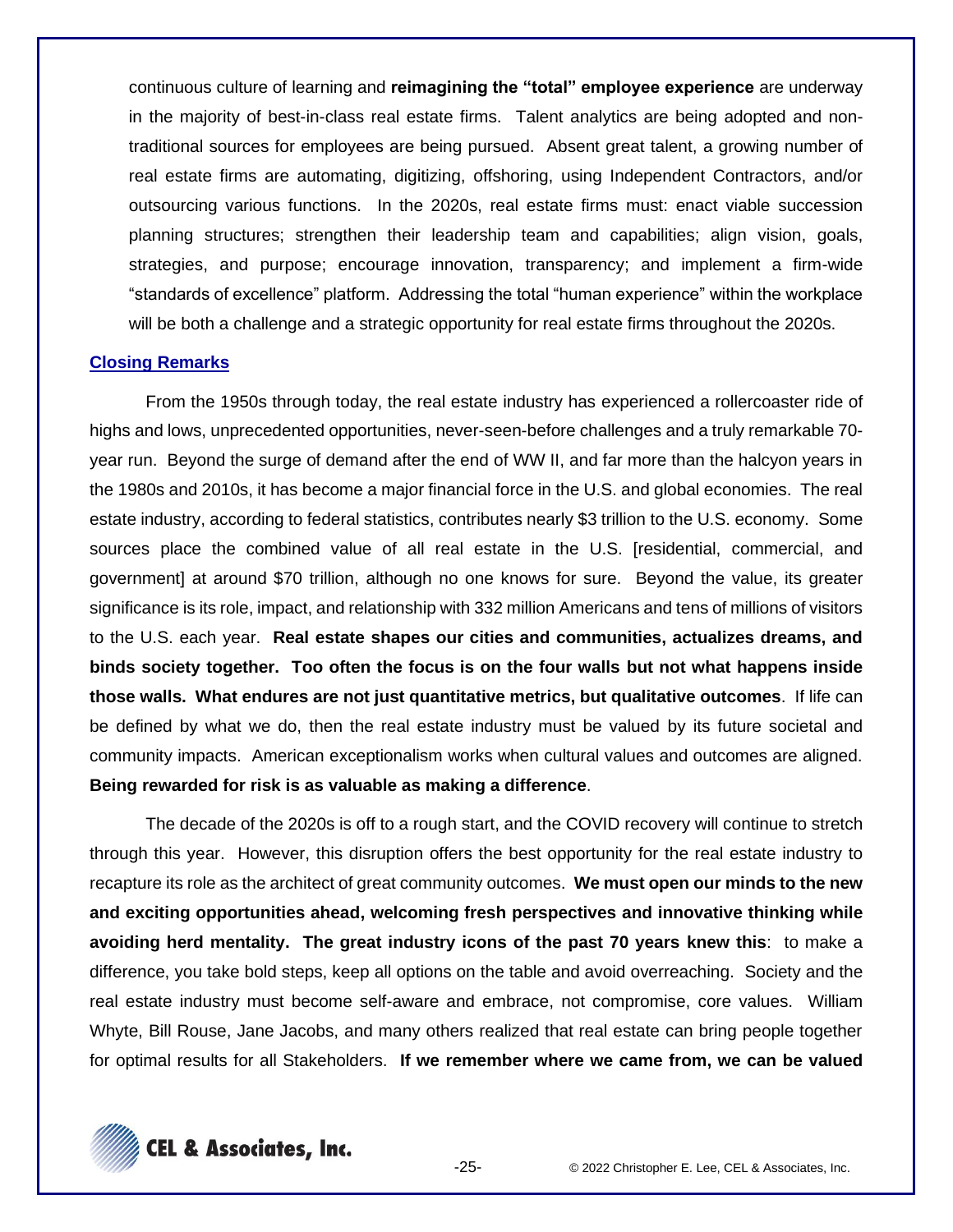**contributors to what makes our country and cities great…"aspirational, transformative and visionary leadership." Imagination begins…now**.

I hope you have enjoyed these past three issues of *Strategic Advantage* [the 1950s through 2020s]. I trust you will be inspired by remembering what was and envisioning what can be. **Like you, I am excited to be part of an industry that has made and can make a difference.** We welcome any additional and/or more current data points, as this "history" continues to be a work in progress. Regards,

Christopher Lee, Editor

*Note: This report has been prepared by CEL & Associates, Inc., who retains all rights to its content. This report may not be reproduced, distributed, and/or used in presentations or offering/fund raising prospectus/memorandums, and/or used in communications, speeches and/or presentations in its entirety or in parts without the prior written consent of CEL & Associates, Inc. You may reproduce/distribute and/or share this article with friends, colleagues and associates. Opinions and forecasts contained in this, prior and future articles may change without notice. The author encourages readers to offer comments, feedback and recommendations for further enhancement to [newsletter@celassociates.com](mailto:newsletter@celassociates.com)*

#### **SPREAD THE WORD**

If you enjoy reading *Strategic Advantage* and *Leadership Conversation*, and have benefited or received value from our insights and recommendations over the past 25 years, perhaps your friends, business associates, other members of your team or industry peers will also enjoy it.

You can provide them with an individual subscription by several options:

- Click here: **http://newsletter.celassociates.com** and fill in their contact info or forward this link to them
- If for multiple people, send us an email with a list of their individual contact info and email address

Today there are over 12,000 readers of Strategic Advantage…spread the word.

*Give Us Your Opinion:* We want to hear from you and to have future issues reflect your needs and questions. Please email your comments, ideas, suggestions and insights to newsletter@celassociates.com.

*For More Information:* For more information regarding our services (Strategic Planning, Compensation, Opinion Surveys, Benchmarking, Performance Improvement, Succession Planning and Governance/Management), please email us at newsletter@celassociates.com or call 310.571.3113.

*To Subscribe:* To subscribe to CEL & Associates, Inc. and Christopher Lee's *Strategic Advantage* newsletter with ongoing insights, opinions and forecasts regarding issues, trends and opportunities within the real estate industry, please email us at newsletter@celassociates.com with *"Subscribe"* in the Subject line and provide your full contact information.

*To Change Your Contact Information***:** Please email us at newsletter@celassociates.com with *"Change Contact Information"* in the Subject line and include your new contact information.

**Disclaimer:** The opinions, forecasts, information and insights presented in this article are of a general nature and do not constitute the provision of investment, management or economic advice to any person, organization or governing board, and this article does not contain any recommendation(s) to buy, sell and/or invest in any security, real estate asset, fund or adopt as an element of any investment strategy. Opinions and forecasts expressed herein are subject to change without notice. Relevant information was obtained from sources deemed reliable. Such information is not guaranteed as to its accuracy.

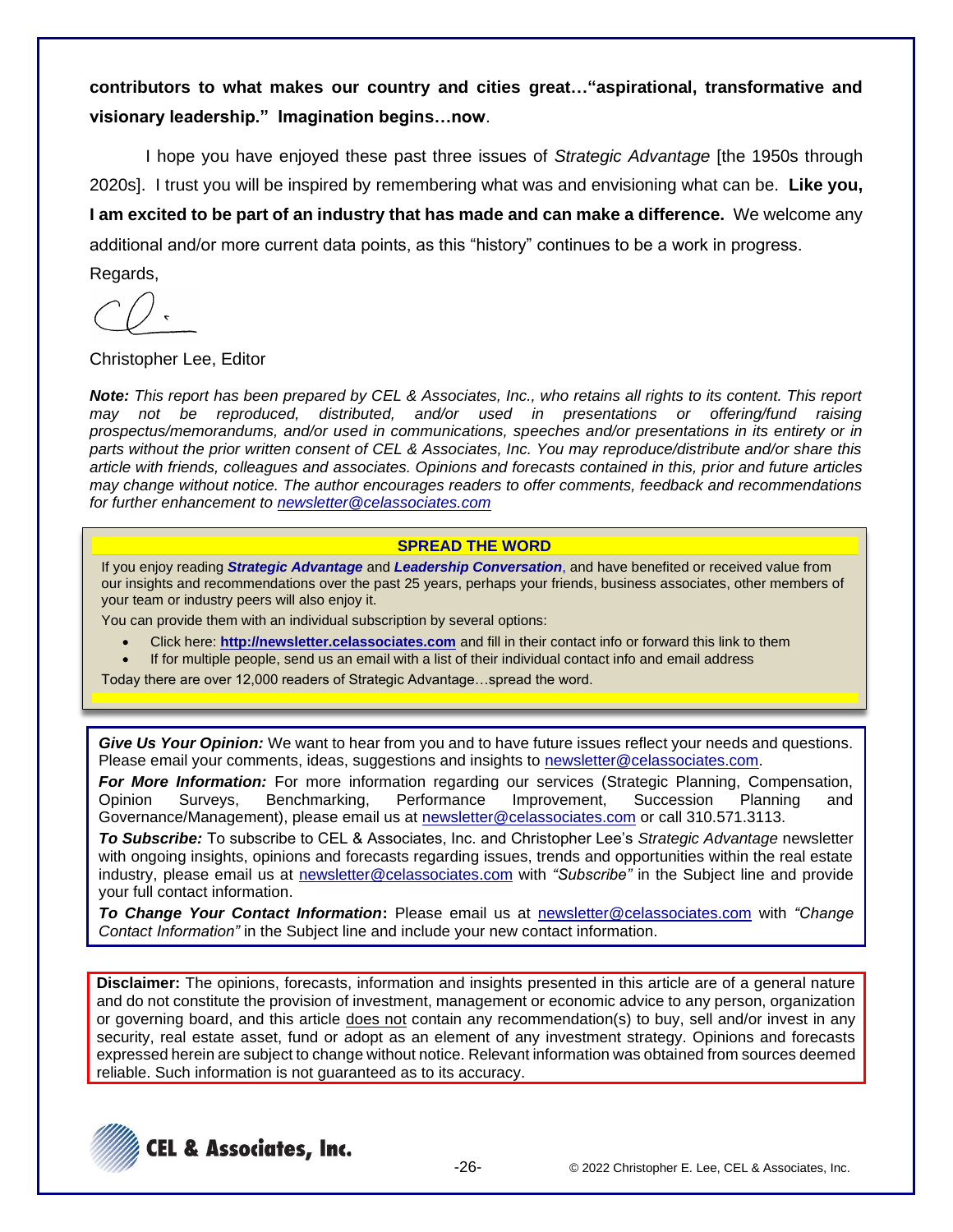| Prior Newsletters: If you would like to download prior newsletters, please go to the following links.   |  |  |
|---------------------------------------------------------------------------------------------------------|--|--|
| When Will the Good Old Days Return? Pass By [HintNever,,,Only New Good Old Days] Part 2                 |  |  |
| http://www.celassociates.com/onlinenewsletter/good-old-days-sa-k032222-part2.pdf                        |  |  |
| When Will the Good Old Days Return? Pass By [HintNever,,,Only New Good Old Days] Part 1                 |  |  |
| http://www.celassociates.com/onlinenewsletter/good-old-days-sa-k021622.pdf                              |  |  |
| Don't Be A Spectator As The Parade of Opportunities Pass By                                             |  |  |
| http://www.celassociates.com/onlinenewsletter/dont-be-a-spectator-sa-k012822.pdf                        |  |  |
| A Mandate To Lead. Now Who Will Step Forward?                                                           |  |  |
| http://www.celassociates.com/onlinenewsletter/mandate-to-lead-sa-k011021.pdf                            |  |  |
| Retrench, Recover, Reset & Retool Real Estate Strategy Imperatives Post-COVID-19                        |  |  |
| http://www.celassociates.com/onlinenewsletter/retrench-recover-reset-retool-post-covid19-sa-k120120.pdf |  |  |
| What Will The Real Estate Industry Look Like In The New Normal?                                         |  |  |
| http://www.celassociates.com/onlinenewsletter/re-industry-new-normal-sa-k061820.pdf                     |  |  |
| 2020The Year That Changed Everything!                                                                   |  |  |
| http://www.celassociates.com/onlinenewsletter/2020-year-that-changed-everything-sa-k040320.pdf          |  |  |
| 2020 Leadership Imperatives                                                                             |  |  |
| http://www.celassociates.com/onlinenewsletter/2020-leadership-imperatives-sa-k011020.pdf                |  |  |
| <b>Future Proofing Your Company</b>                                                                     |  |  |
| http://www.celassociates.com/onlinenewsletter/future-proofing-your-company-sa-k101719.pdf               |  |  |
| <b>Mandatory Summer Reading For Every Real Estate Leader</b>                                            |  |  |
| http://www.celassociates.com/onlinenewsletter/mandatory-reading-for-real-estate-leaders-sa-k072319.pdf  |  |  |
| A 2025 Day In The Life                                                                                  |  |  |
| http://www.celassociates.com/onlinenewsletter/a-day-in-the-life-sa-k102118.pdf                          |  |  |
| Seven Strategies That Will Definitely Move The Needle                                                   |  |  |
| http://www.celassociates.com/onlinenewsletter/strategies-to-move-the-needle-sa-k061018.pdf              |  |  |
| <b>What Is Going On?</b>                                                                                |  |  |
| http://www.celassociates.com/onlinenewsletter/what-is-going-on-sa-k041118.pdf                           |  |  |
| Work Is Being Redefined & The Impact On The Real Estate Industry Will Be Transformative                 |  |  |
| http://www.celassociates.com/onlinenewsletter/work-is-being-redefined-sa-k011718.pdf                    |  |  |
| Are Today's Real Estate Business Valuation Models Outdated?                                             |  |  |
| http://www.celassociates.com/onlinenewsletter/re-business-valuation-models-sa-k092417.pdf               |  |  |
| <b>What Keeps You Up At Night?</b>                                                                      |  |  |
| http://www.celassociates.com/onlinenewsletter/what-keeps-you-up-sa-k073017.pdf                          |  |  |
| <b>Get Ready For Transformative Change!</b>                                                             |  |  |
| http://www.celassociates.com/onlinenewsletter/transformative-change-sa-k050117.pdf                      |  |  |
| The Six Disruptors Transforming The Real Estate Industry                                                |  |  |
| http://www.celassociates.com/onlinenewsletter/DistruptorsTransformingREIndustry-SA-K012917.pdf          |  |  |
| The Real Estate Industry In 2025 100 Bankable Predictions You Need To Know Part III                     |  |  |
| http://www.celassociates.com/onlinenewsletter/BankablePredictions-PartIII-SA-K031416.pdf                |  |  |
| The Real Estate Industry In 2025 100 Bankable Predictions You Need To Know Part II                      |  |  |
| http://www.celassociates.com/onlinenewsletter/BankablePredictions-PartII-SA-K022916.pdf                 |  |  |
| The Real Estate Industry In 2025 100 Bankable Predictions You Need To Know Part I                       |  |  |
| http://www.celassociates.com/onlinenewsletter/BankablePredictions-Partl-SA-K021416.pdf                  |  |  |
|                                                                                                         |  |  |